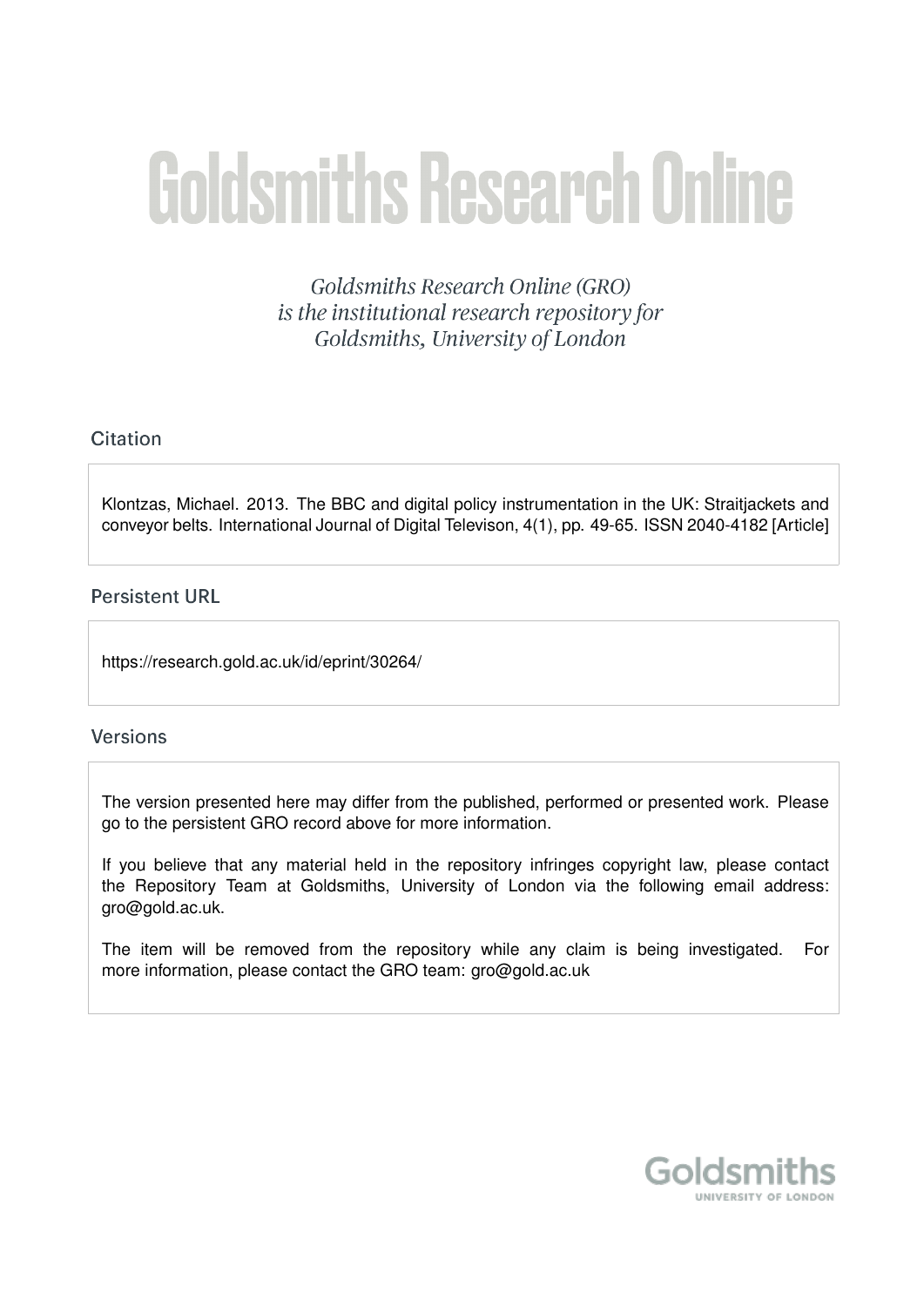**The BBC and digital policy instrumentation in the UK: Straitjackets and conveyor belts** 

**Michael Klontzas**, University of Huddersfield, UK

## **Abstract**

This article goes beyond a conventional content-centric approach to public service broadcasting (PSB), to argue that the distinctiveness of the BBC as a public service communications provider lies in its historical role in delivering public policy. Unlike commercial broadcasters, who may and often do choose to ignore economic and other incentives, the BBC is relied upon to respond to government calls for assistance in implementing key policies. Broadcasting history in the United Kingdom demonstrates the crucial involvement of the corporation in pioneering and at times even rescuing policy initiatives, ranging from the introduction of the very first broadcasts, to the on-going push towards wholesale digitalization. The particular focus of this article is on the historical role that the BBC has been playing in order for digitalization policies to be implemented in the United Kingdom. At risk to its autonomy and public support, it is in this context that the BBC may be considered indispensable.

## **Keywords**

BBC PSB public policy

digital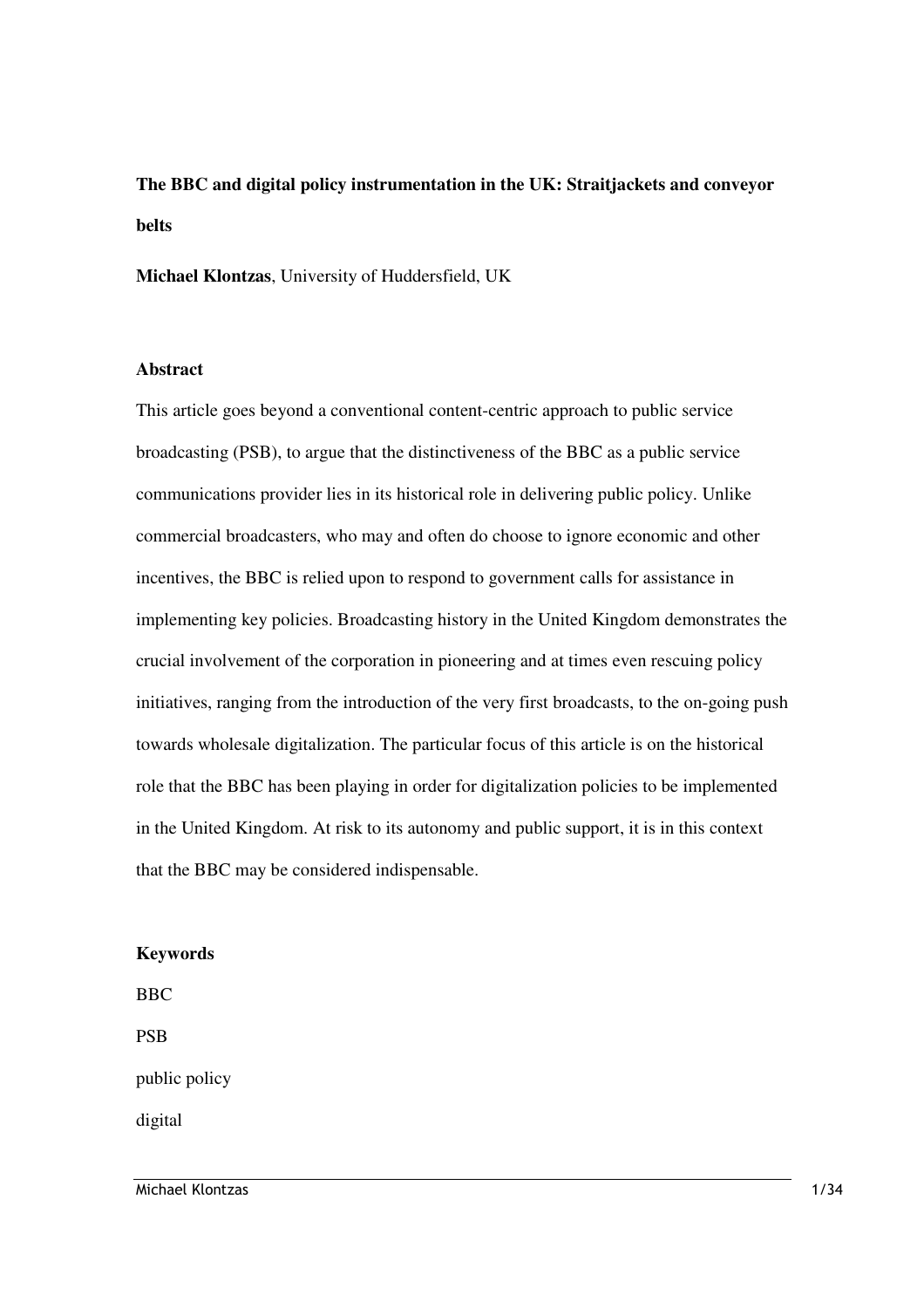switchover broadcasting Internet

# **Introduction**

Conventionally, the debate surrounding the BBC is framed in terms of its political and cultural contribution. In serving the needs of a citizenry, an entity distinctly different from a body of consumers/audience, the BBC is chiefly conceptualized with reference to the construction of a national identity, the embodiment of a singular public sphere, notions of quality, editorial independence, accountability, diversity and universal access. It is closely associated with the welfare of children, catering for and representing the broadest range of tastes and opinions, pluralism and universal appeal. It is thought to address market failures by offering what commercial broadcasters are not willing or able to. Even when it does not compete for an audience share, it sets high standards others have to look up to (Graham 1999; Graham and Davies 1997; Dahlgren 1995; Blumler 1992; Raboy 1996: 5–10; Ofcom 2004a: 4–9). Soon after the turn of the century the BBC and its proponents even refer to building 'public value' (BBC 2004b; Davies 2004), reflecting the intensifying debate on public service reform and paving the way for changes in its governance, introduced in the renewed Royal Charter in 2006 (Kelly et al. 2002; BBC 2005; Collins 2007a, 2007b). The underlying principle is that the BBC, as a public service broadcaster, is first and foremost about content – its production, composition, distribution and consumption.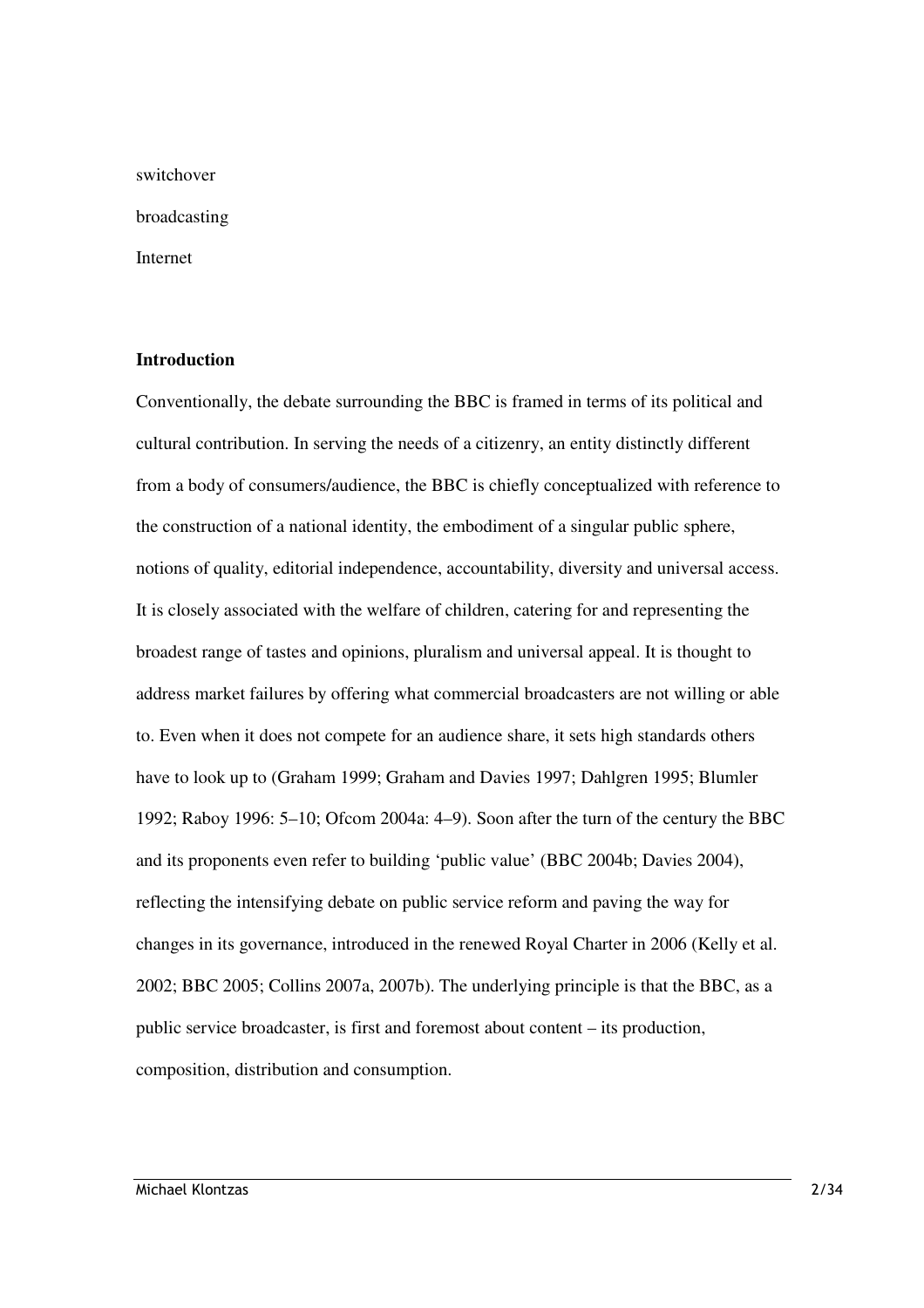This is only part of the truth, though. Public service broadcasters are indeed in the business of serving the public interest by creating and delivering content to the public. However, being public service institutions they deliver something broader and, arguably, more important. They deliver public policy. The strictly communicative aspect of this function is just one, albeit obvious, of many. Placing the contribution of PSB in this wider framework and identifying desirable functions beyond programme making and distribution enables a re-evaluation of the relevance of PSB in the increasingly threatening multichannel television landscape in Europe. In other words, if a commercial broadcasting system offers more choice, does PSB really become obsolete as freemarketeers would have us believe? Or, does it still address other areas of market failure having to do with its unique role as a public institution? Would that perhaps explain the sustained political support it enjoys in the face of the adverse climate? This article sets out to identify areas in which the BBC responded to government explicit requests or hints by undertaking action that promoted expressed government policy. It is not uncommon either for the broadcaster to set itself into motion independently in the name of what it perceives as the public interest. This engagement often involves apparent selflessness and considerable costs to the organization. In any case, a certain degree of consistent alignment between the BBC and government policy agendas is evident from its inception and throughout its history. These initiatives make the BBC indispensable, to the point that cynics may even proclaim that they are precisely designed to secure a long prosperous future for the corporation amidst increased competition and contestation. Others may suggest that this alignment is the natural result of systemic relations between institutions responding to perceived social demands or needs. These perceptions of what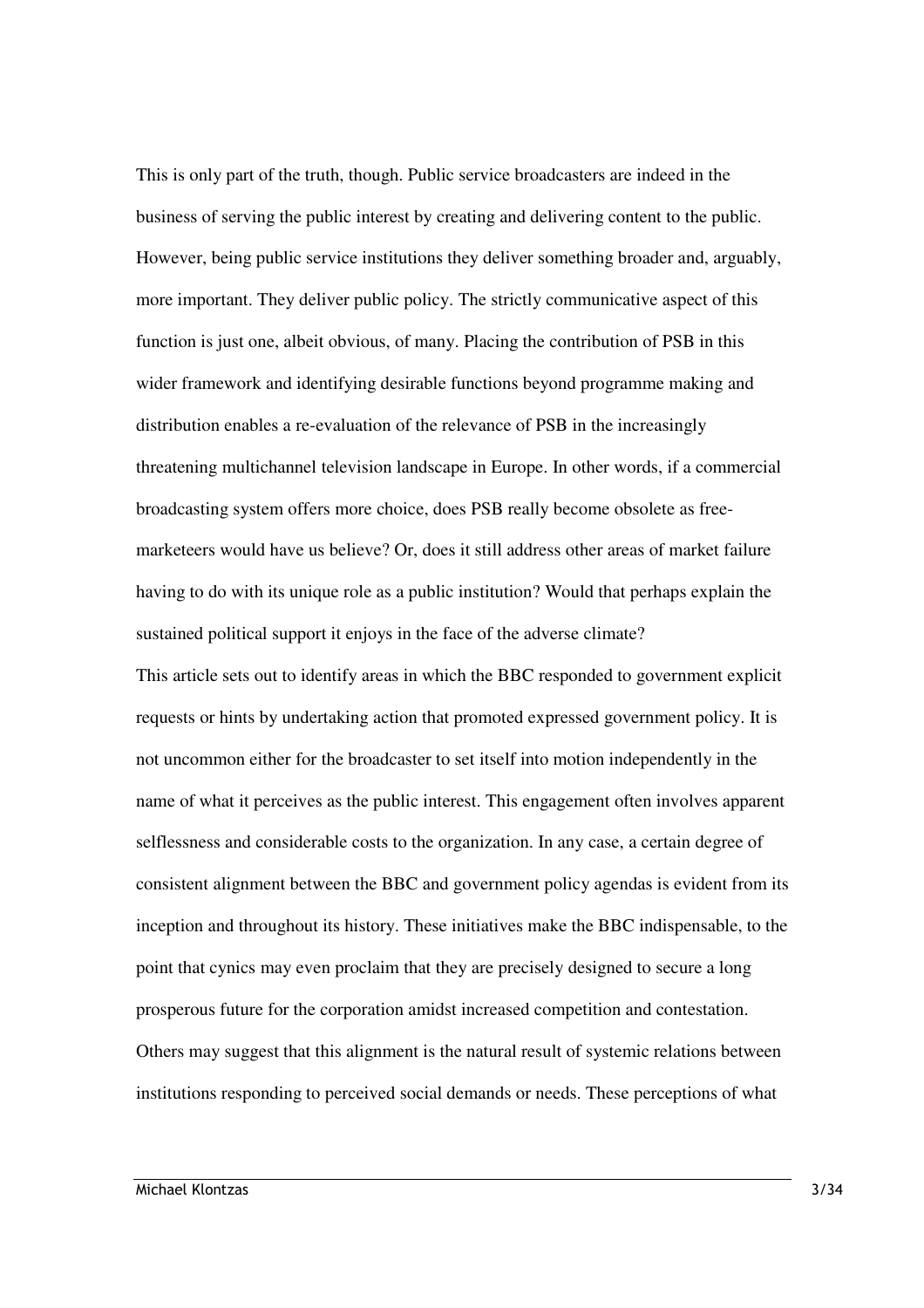constitutes pressing social demand or need and of the appropriate ways to deal with them are more often than not consistent, which may be explained in terms of delegation, policy networking or political and cultural makeup of the institutions involved. This is not to say that clashes between policy-makers and the BBC are unheard of. Tension between them can and occasionally does occur, as demonstrated by the bitter confrontation between the broadcaster and the New Labour government leading up to the L. Hutton Report published in 2004 (Hutton 2004; Dyke 2004: 250–317).

Nevertheless, a deeper pattern of positive correlation seems to emerge. The exact nature of this congruence and to what extent the BBC responds to government policy communicated to it in more or less subtle ways, or whether they match the government agenda because of institutional and organizational constitution is of great importance in assessing the role and future contribution of European PSB more broadly. On these grounds, it is worthy of more extensive research. Here, we will identify prominent examples of that pattern and flesh out the case for public service broadcasters as public policy brokers. For the purposes of this article, the focus will be on the BBC, but some parallels with other European public service broadcasters will be drawn.

#### **The mass audience**

The very establishment and early operation of the BBC as British Broadcasting Company in 1922 and as British Broadcasting Corporation later in 1927 invented British broadcasting. As Jean Seaton points out, 'broadcasting – the transmitting of programmes to be heard simultaneously by an indefinitely large number of people – is a *social* invention, not a technical one. The capacity to broadcast existed long before it was recognised', as the prior use of 'wireless telegraphy' testifies (1981: 135, emphasis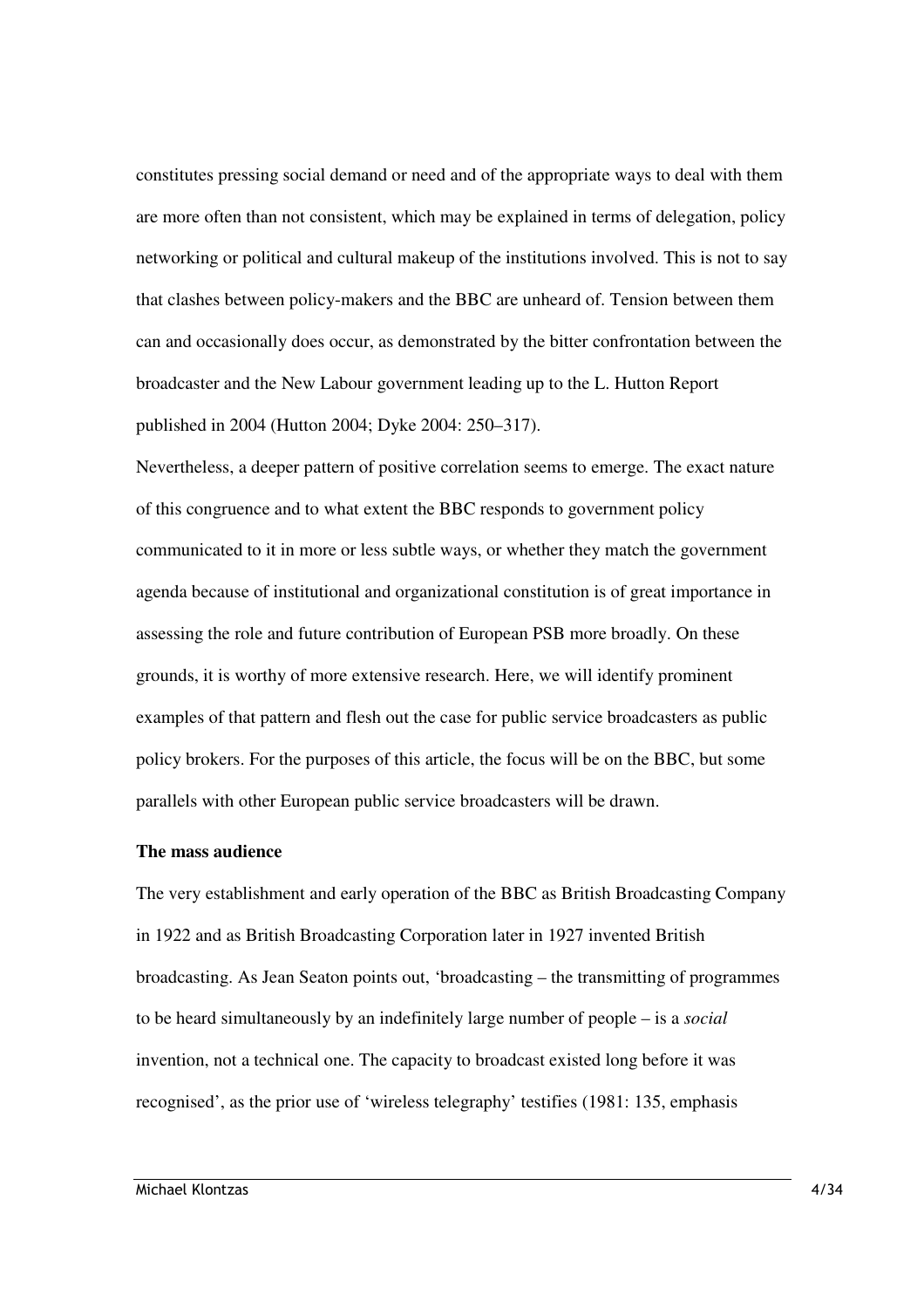added). A mixture of market imperative, political pressures, personal visions and circumstance led to the establishment of an organizational structure that gave birth to PSB (Crisell 1997: 12–9; Scannell 1990: 11–6; Biggs 1985: 83–96). Crucially, the mass audience was constructed in the process; this is the first and perhaps most groundbreaking contribution of PSB (Scannell and Cardiff 1991: 277–303, 356–80). In the long period that followed, and while performing its duties of informing/educating/entertaining the public and building a nation at the same time (Scannell 1990: 14, 1996: 25–27, 31–32), the BBC introduced various initiatives. It can be argued that in doing so, by definition, it implemented public policy, all in the name of public interest. Certain interventions though are more striking than others, particularly when they do not involve content output, which is normally the core function of a broadcaster. This article will focus on the drive towards digitalization from the mid-1990s onwards, which provides a number of illuminating examples.

## **Digitalization**

The on-going deregulatory efforts first initiated by the Thatcher administrations of the 1980s place faith in the belief that liberalized markets stimulate competition, produce growth, increase consumer welfare and generally serve the public interest. When it comes to the media, this signals the replacement of the tightly regulated, concentrated communication model with one that favours plurality of competing media outlets. This change in political outlook paved the development of early multichannel radio and television landscapes across Europe. In the United Kingdom, the advent and expansion of new delivery technologies, like satellite and cable, alleviated some of the restrictions imposed by scarcity of the electromagnetic spectrum. It lowered technical and market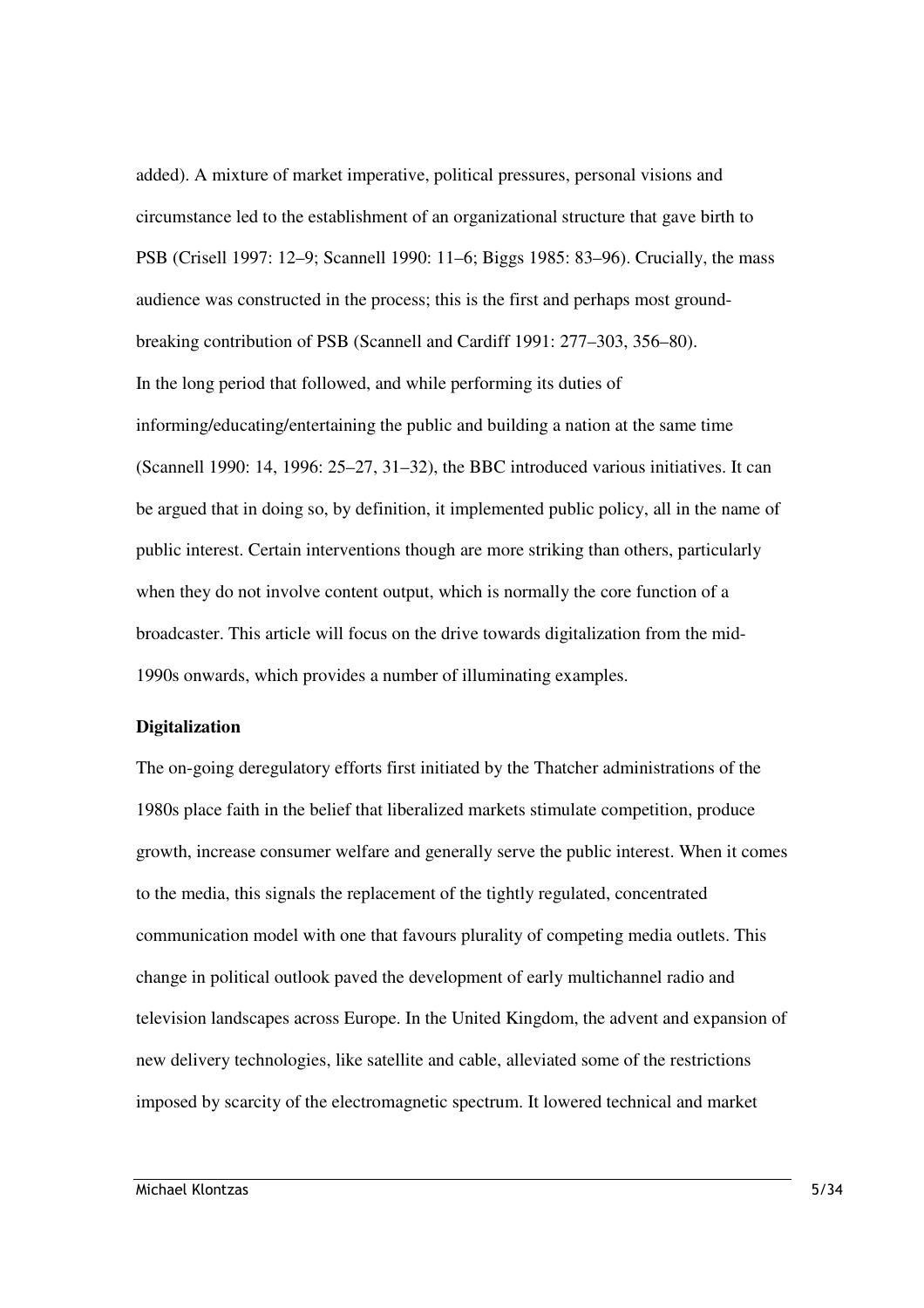barriers to entry, thereby enabled multichannel television, throwing the previous regime of rigid regulators and protected broadcasting monopolies into question.

This transition alone had a significant impact on time-honoured broadcasting systems, but what promised to really shake things up was digitalization and the resulting technological convergence of broadcasting, telecommunications and information technology.

Digitalization allows for more efficient use of the available transmission capacity, further increasing the number of offerings. The pro-market position suggests consumers then can have more choice, citizens can enjoy a free marketplace of ideas, more minority groups and tastes are catered for. Also, content and hardware innovation, investment, competition at home and competitiveness abroad, growth – all are stimulated. At the same time valuable spectrum is freed up for other uses, primarily advanced mobile telecommunications applications, generating additional revenue for the Treasury. It is not difficult to see why the switchover to an all-digital broadcasting system makes for such an appealing proposition. Governments in Europe and elsewhere jumped on the digital bandwagon, eager to see analogue transmissions cease. For this to happen though the take up of digital services had to reach near-universal levels after a transition phase of coexistence of the two systems. Crossing this threshold proved more of a challenge than policy-makers hoped and this is when the role of public service broadcasters becomes so catalytic, indispensable even, as the following examples demonstrate.

## **Digital Audio Broadcasting (DAB)**

In the context of this general drive towards digitalization, Europe came up with a standard for digital audio transmission, known as DAB, that aspired to replace conventional analogue radio transmissions. This new standard enjoyed widespread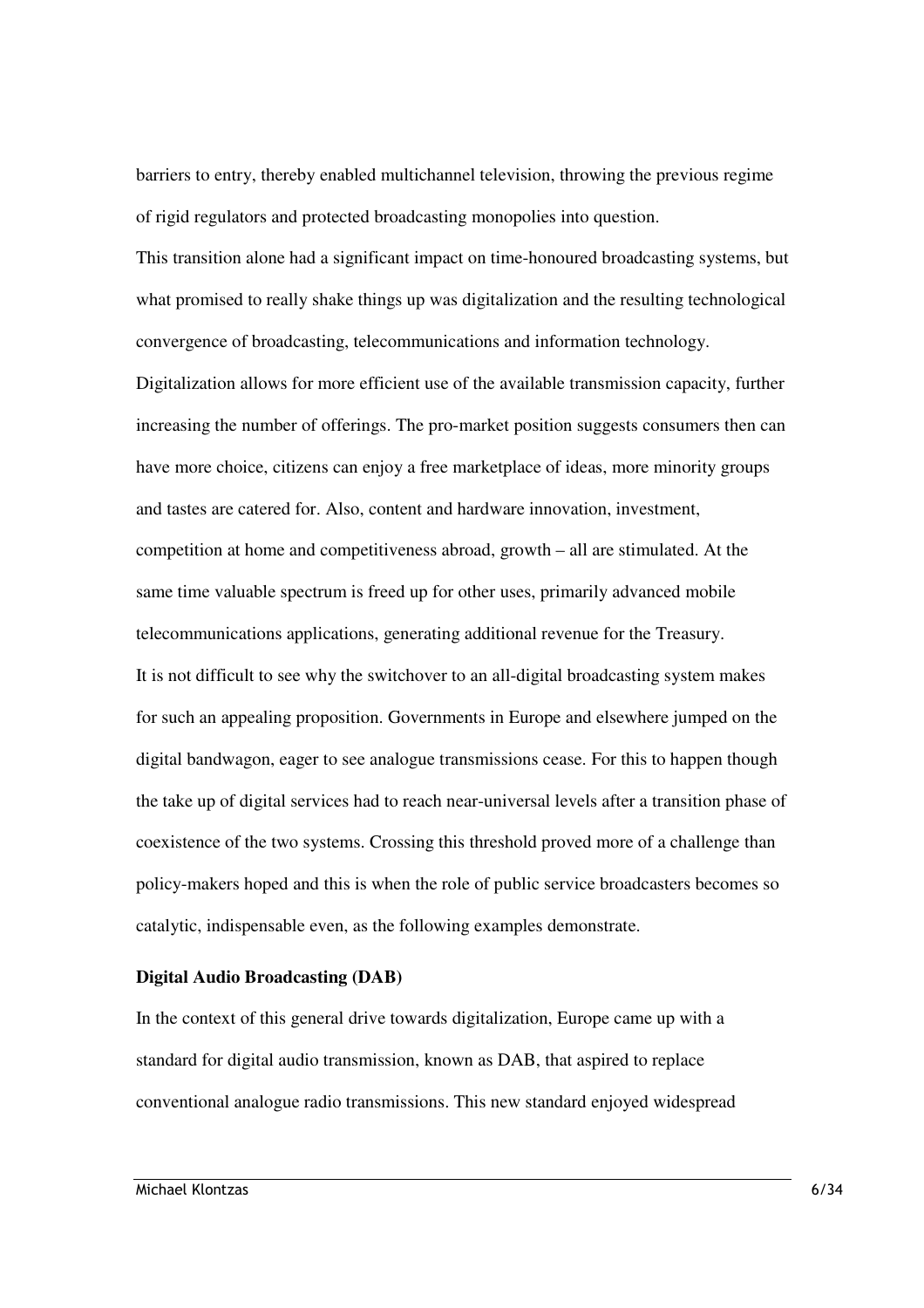support ranging from political and funding bodies to industry and coordination alliances all over the world. The problem was that it was trapped in a vicious circle between receivers' manufacturers, broadcasters and consumers. Understandably, the average consumer did not want to replace his/her existing analogue radio set, which was in perfect working condition, with an early digital set worth upwards of £2000 each, particularly as there were no digital transmissions around to be received yet. Similarly, the microelectronics industry was reluctant to start mass production, which would force costs down, so long as there was no clear indication of consumer demand. Finally, commercial broadcasters did not wish to make the first move in the hope that they would enjoy a handsome return on a long-term investment. The uncertainty and timeframe involved, coupled with the inherent radio broadcasting industry undercapitalization and consequent bias towards short-term strategies, worked as disincentives. To pull DAB out of the deadlock, the UK government encouraged the manufacturers to adopt the new standard by making clear its long-term commitment in the digitalization policy. To that end it made repeated political statements of support, introduced relevant legislation in 1996, and participated in international fora, like the 1998 Radio in the Digital Era conference organized by the EC and the WorldDAB Forum, an international coordination body. It even put pressure on car manufacturers to fit new cars with DAB receivers, something considered a crucial factor in the take-up of this technology (Klontzas 2001: 307–08, 313–20, 323–24; EUREKA 2001; Amor 1998; CEC 1998: 28; Department of National Heritage 1995; Broadcasting Act 1996; Marks et al. 1998: 56; Brown 1998; WorldDAB Forum 2004; UK Digital Radio Forum 2000).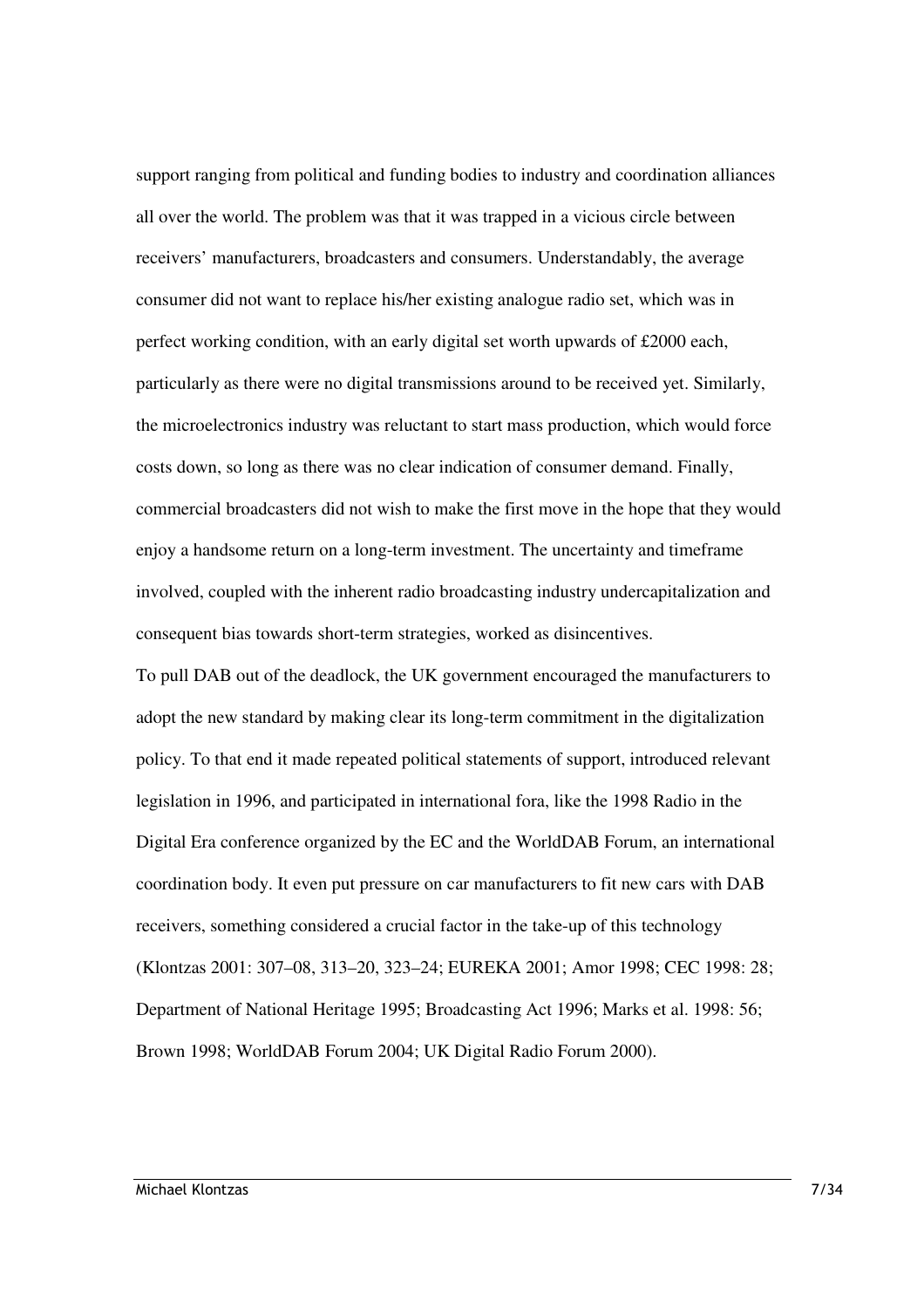The key gesture of commitment, however, came from the BBC when in September 1995 it started parallel digital broadcasting of its analogue signal to an essentially non-existent audience of 30 households and a miniscule number of digital receivers in circulation, available at prohibitive cost. The plan of the BBC was to achieve 60 per cent coverage of the UK population by March 1998 at the cost of  $\pounds$ 11m (Barboutis 1997: 689). This contributed an essential platform for technical experimentation.

This example of BBC intervention highlights in the most emphatic way how a public service broadcaster assumes its role as a public institution acting in the public interest and takes a costly initiative that facilitates the successful implementation of an expressed public policy in danger. The BBC has the economic resources, gravity and longevity to be in position to play this role that clearly involves a sense of mission, long-term vision, sustained effort, clout and capacity to undertake high risks. The market seemed unable or unwilling to rise to the challenge and in this situation no reasonable amount of incentivization would seem to be enough to mobilize commercial players to adopt DAB.

## **Freeview**

The UK government saw the availability of a free-to-air digital terrestrial television platform (DTT), alongside subscription services offered by BSkyB's digital satellite and NTL/Telewest-controlled digital cable, as an essential ingredient in any realistic plan to achieve analogue switch-off between 2006 and 2010, the timeframe set initially. Before switchover to digital would become an option, two conditions, set by the government, had to be met. As Tessa Jowell, Media Secretary, specified: 'First of all the accessibility test – in other words that everybody who gets analogue at the moment will be able to receive digital – and secondly the affordability test, that the digital equipment is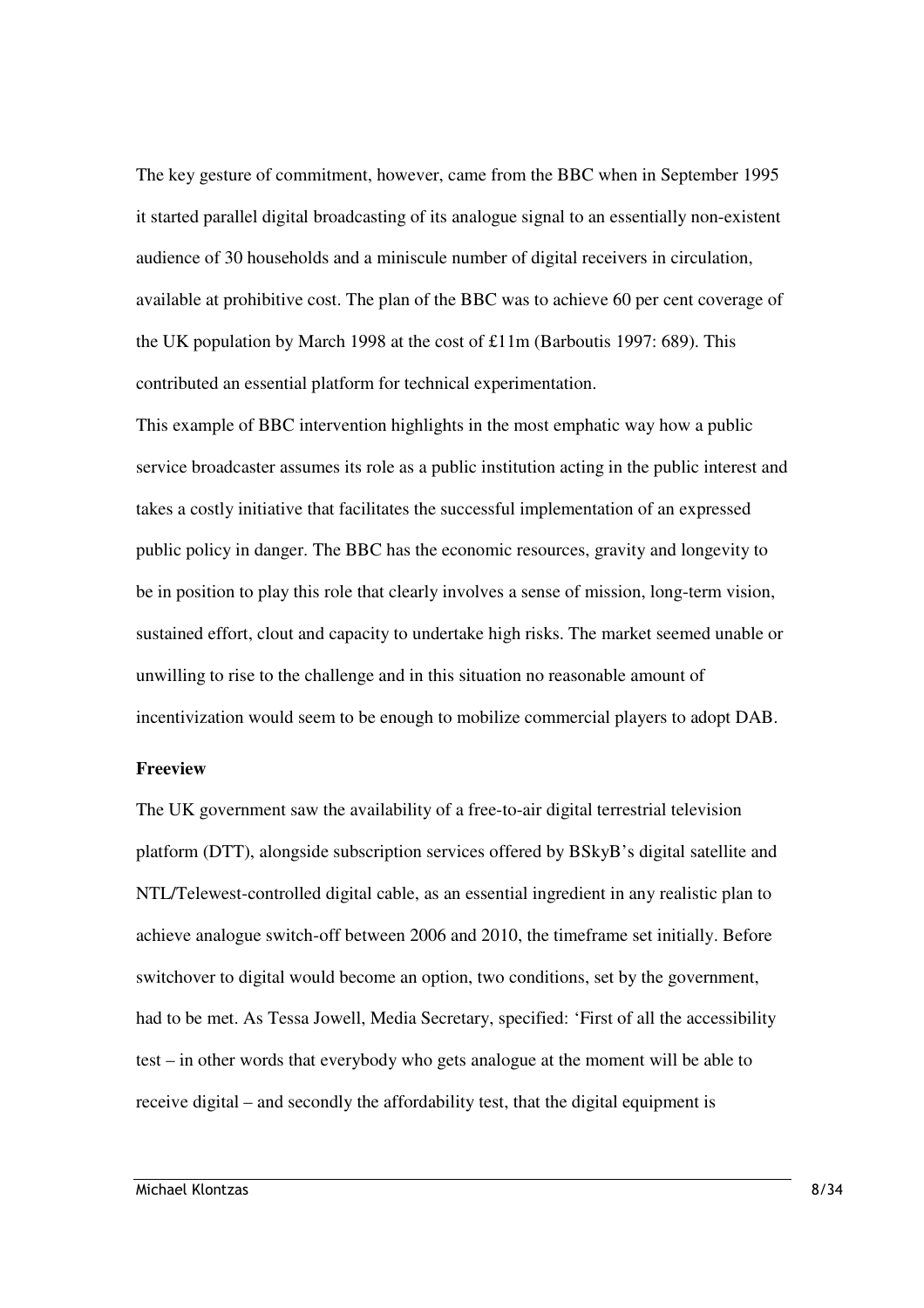affordable' (The Guardian 2002b).Universality, as a legacy of public service communication, was inscribed into the switchover process through mandatory availability, affordability and accessibility criteria. The Switchover Support Scheme, supporting installation of household reception equipment, usable technologies and consumer training, was an example of that commitment (Sourbati 2011).

DTT was precisely aimed at those households that resisted conversion to digital through the Pay-TV route. For a low one-off fee, people could buy a set-top box, later to be integrated into the new television sets, enabling them to receive a limited number of digital services, including all current terrestrial channels, through a conventional terrestrial aerial. This option was meant to drive digital penetration up and, according to Chris Smith, the former culture secretary, to 'ensure healthy competition for Sky and cable' (The Guardian 2002a). This alternative was offered in November 1998 by the Independent Television Commission (ITC) licensed OnDigital, a consortium of Carlton and Granada, the two major shareholders behind ITV, the major commercial free-to-air broadcaster. The service was hampered by significant signal reception problems and was forced into uneconomical rights acquisition deals in competition with dominant paytelevision player, BSkyB. Following a last-ditch relaunch as ITV Digital in August 2001, the venture finally collapsed in May 2002 with  $\pounds$ 1.3bn debt, leaving the DTT platform in limbo (The Guardian 2002c, 2002d; Dyke 2004: 184–85). Chris Smith, architect of the government's plans to switch off analogue TV by 2010, voiced the concerns of the government: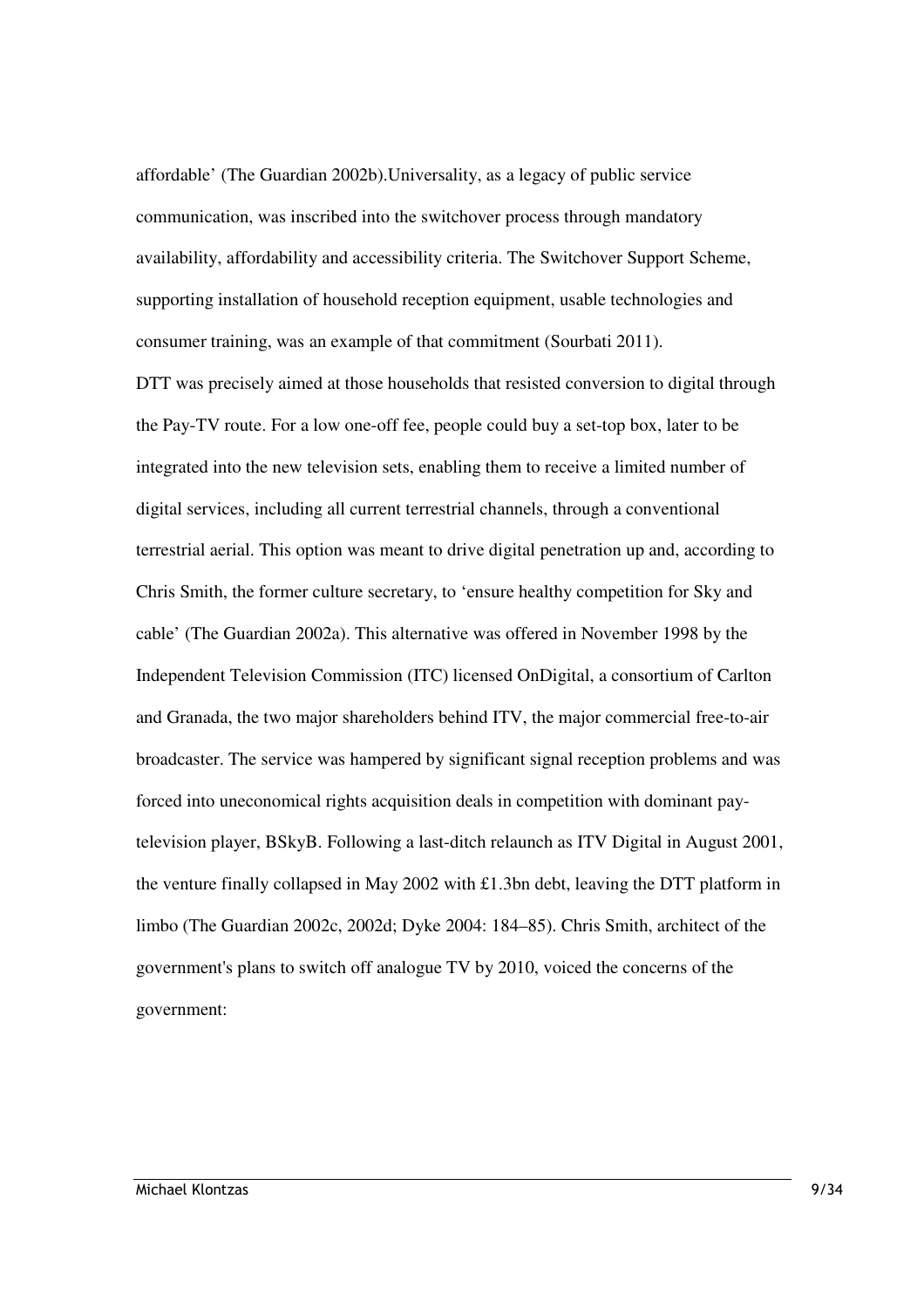The demise of ITV Digital does of course make the broad timetable that had been in place, aiming for an overall switchover from analogue to digital by 2010, more difficult. It may be that the timing will need to be revised in due course. (The Guardian 2002a)

And he went on to say:

But the government does have a role in securing the long-term public interest – which must surely be to have a wide choice of good-quality television channels and programmes available to the greatest number of viewers.

It can't and shouldn't dictate what that choice should be, or who provides it, but it ought to be engaged in making sure that a choice does in fact exist.

And in furthering that purpose, one of the government's tasks must be to try now to ensure that the digital terrestrial platform doesn't disappear altogether. (The Guardian 2002a)

Sure enough, by mid-June 2002, the BBC came up with a joint proposal with transmission business Crown Castle for the old ITV Digital licences, promising a 'fresh start' for troubled digital terrestrial (The Guardian 2002d). Soon afterwards, Free-to-view (later Freeview), a coalition of the BBC, Crown Castle and BSkyB, was licensed by the ITC, the industry regulator at the time (Dyke 2004: 183–87). The platform would contain up to 28 channels, including CNN, a new history channel, all the existing non-pay digital channels, such as BBC Choice and ITV2, and the five analogue terrestrial channels. It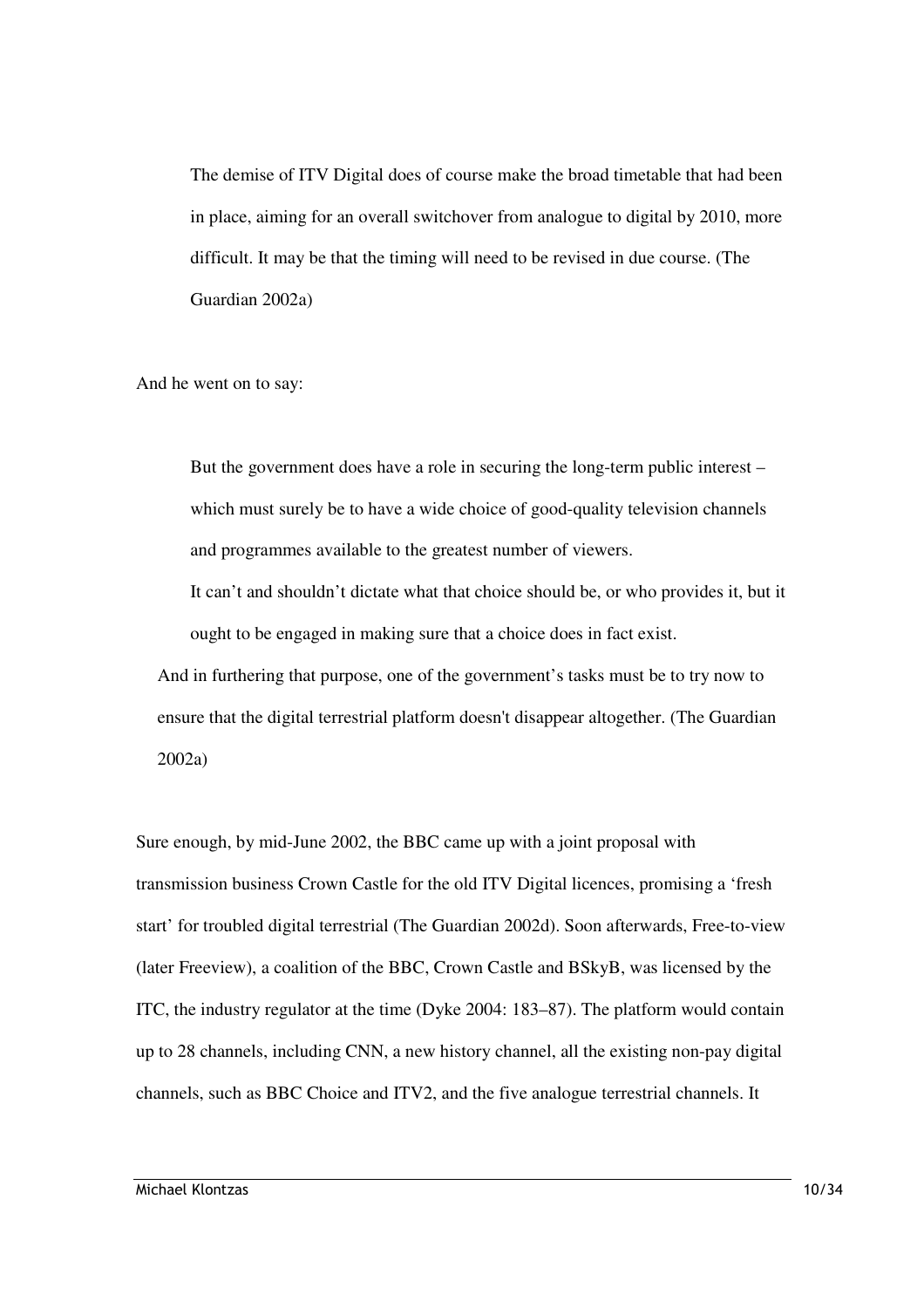would also be backed by the BBC's biggest-ever marketing campaign. In the chairman of the ITC, Sir Robin Biggam's, words:

The commission believes that the BBC/Crown Castle application is the most likely to ensure the viability of digital terrestrial television. It will target those viewers who have not been so far attracted by digital TV and will help facilitate the move towards digital switchover. (The Guardian 2002f)

Two years after the launch of the service in October 2002, the project was considered a resounding success with between 2.9 and 4.4m households (depending on the estimate) receiving the service. So much so that analysts forecast Freeview was set to replace Sky as the UK's favourite way of watching multichannel television by the end of 2007 (The Guardian 2004b). This considerable customer base and rosy prospects were too tempting to ignore, leading to the development of Top-Up TV, a low-cost pay-TV add-on component to Freeview. Top-Up TV was essentially a cut down version of Freeview Plus, the bid that lost the battle to the BBC consortium and its completely free service, favoured by the ITC (The Observer 2004).

## **'Freesat'**

In April 2004, the BBC called for, and offered to support the introduction of a satellite version of Freeview after warning the government that it would miss its target for switching off the analogue television signal. 'Freesat', as the proposed service came to be known, alongside digital terrestrial and commercial digital satellite and cable, was described as vital in crossing the 95 per cent penetration threshold by 2010, since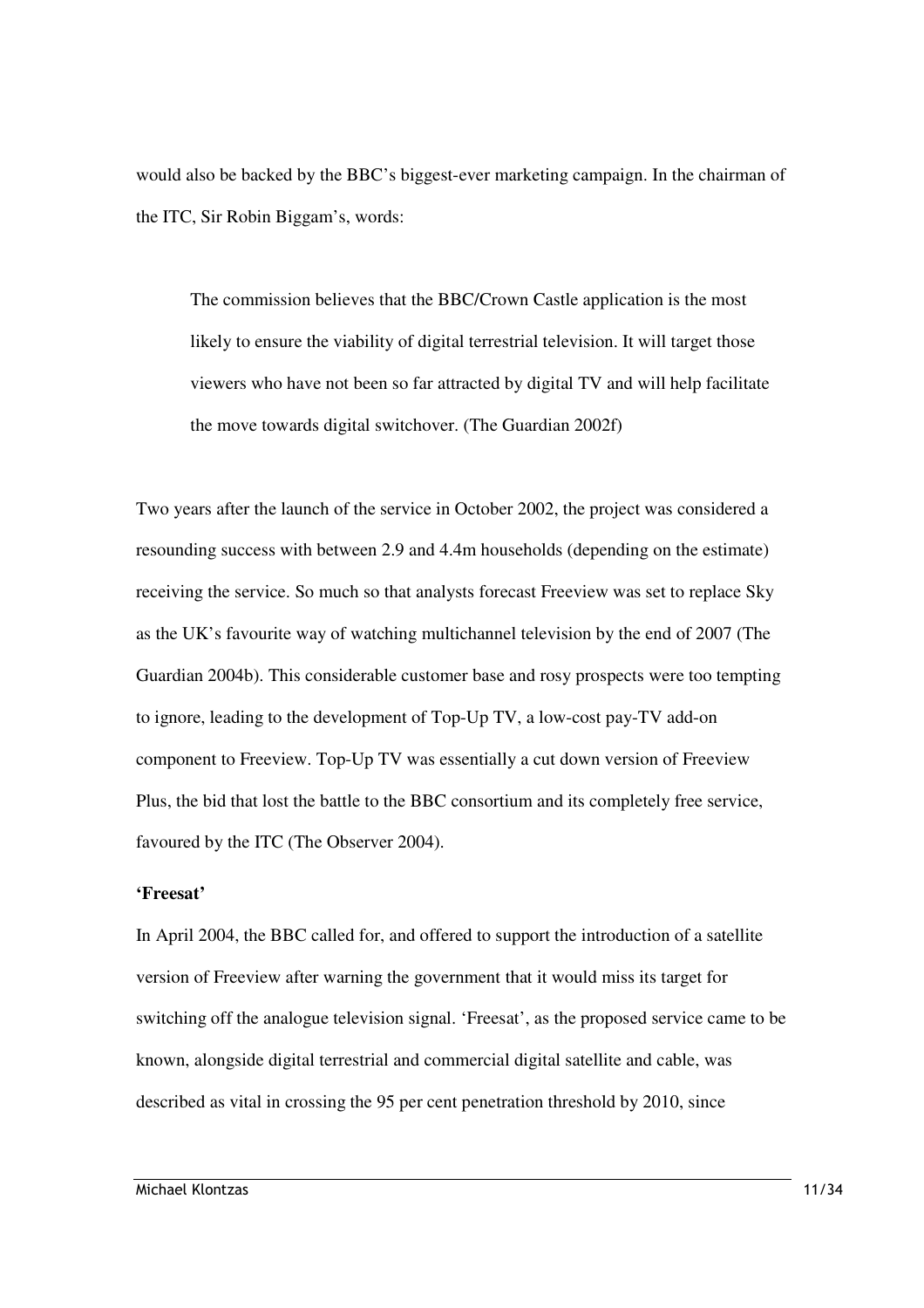otherwise certain regions would only have access to digital through BSkyB's payable service (BBC 2004a: 18, 2004b: 62; The Guardian 2004c). This initiative can be seen as an immediate response to Office of Communications' (Ofcom) *Driving digital Switchover: A Report to the Secretary of State*, published earlier that month. In that report, the regulator highlighted the importance of a free-to-view digital satellite option for universal digitalization (2004d: 50, 74). The initiative enjoyed the support of the Consumer Expert Group that submitted a favourable report to the Department of Culture, Media and Sport (DCMS 2004b: 18).

In March 2003, the BBC had already made a move in the same direction when it decided to beam its satellite broadcasts directly to households, hence bypassing BSkyB's chargeable carriage and encryption service completely (Dyke 2004: 187–91). Designed to generate savings of £85m over five years, this decision meant that 'households with a satellite dish and decoder box [would] no longer [need] a Sky subscription or Sky viewing card to watch the BBC and around 70 other free-to-air channels that [were] available'. A year later, when Ofcom's and BBC's recommendations for 'Freesat' were presented, this free-to-air satellite market accounted for less than 0.8 per cent of the households (The Independent 2003; The Guardian 2004c).

However, these developments and the BBC threat forced BSkyB into an unexpected strategy twist. In June 2004, within just three months after BBC's announcement, BSkyB announced its own, soon to be launched, subscription-free digital satellite TV package, which would offer viewers 200 television and radio channels for the one-off payment of £150. This represented an attempt by BskyB to pre-empt the BBC's move, and to control the new platform, in the hope that viewers would at some point be tempted to upgrade to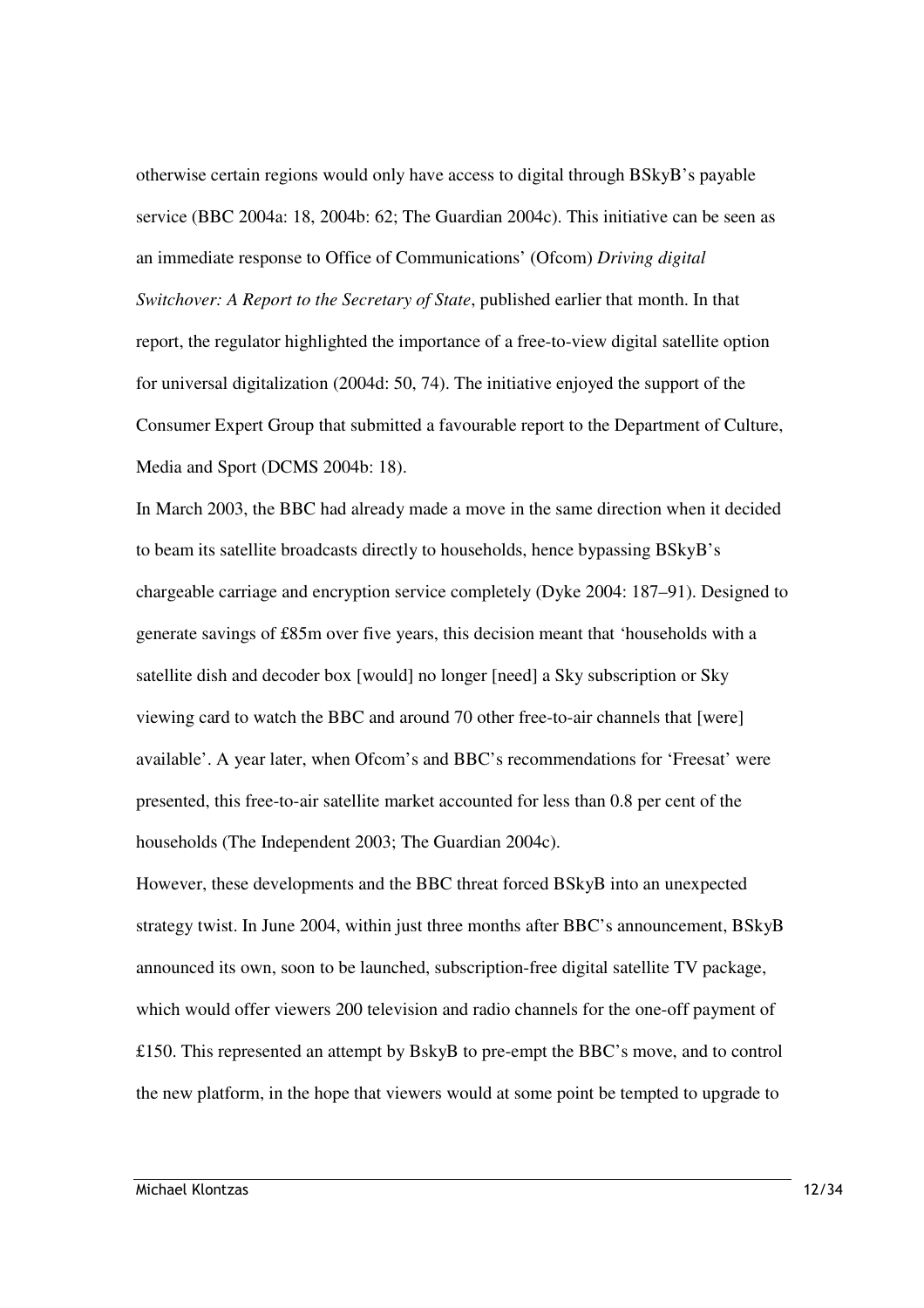the subscription service. The announcement came at a time when BSkyB's penetration seemed to have levelled off at 7m subscribers (Guardian 2004d, 2004e).

## **Digital television and radio services**

In the 1980s, industry and governments alike discovered that, despite their burning desire to persuade the public to indulge in new media technologies, it was new and appealing services that sold the hardware, not the other way round (Dupagne 1997; Owen and Wildman 1992). Most people would not buy into digital for the sake of it, unless they saw a tangible benefit in doing so. At the time, the aphorism 'Content is King' was common currency, and it had become widespread belief that the British were too complacent with their basic service and unadventurous with their viewing or listening habits. In this context, the BBC's initiatives to introduce a range of digital-only television (BBC News 24, BBC3, BBC4, CBBC, CBeebies and BBC Parliament) and radio (1Xtra, Five Live Sports Extra, Radio 6, Radio 7 and BBC Asian Network) services were of great importance in pushing digitalization forward. It is true that these were content outlets, and content provision is what any broadcaster, not just public service broadcasters, is primarily about. However, given the gravity of the BBC in terms of branding, quality, trust and resources, their contribution were meant to go far beyond simply offering more choice. They increased public and industry confidence in the new platforms and gave consumers a reason to invest in them. The impact was further enhanced by a sustained and crucial BBC campaign promoting the new services as well as platforms. This was widely acknowledged in numerous independent reviews of these digital services, even when their audience shares were disappointingly low. In its 'Assessment of the market impact of the BBC's new digital TV and radio services', published in October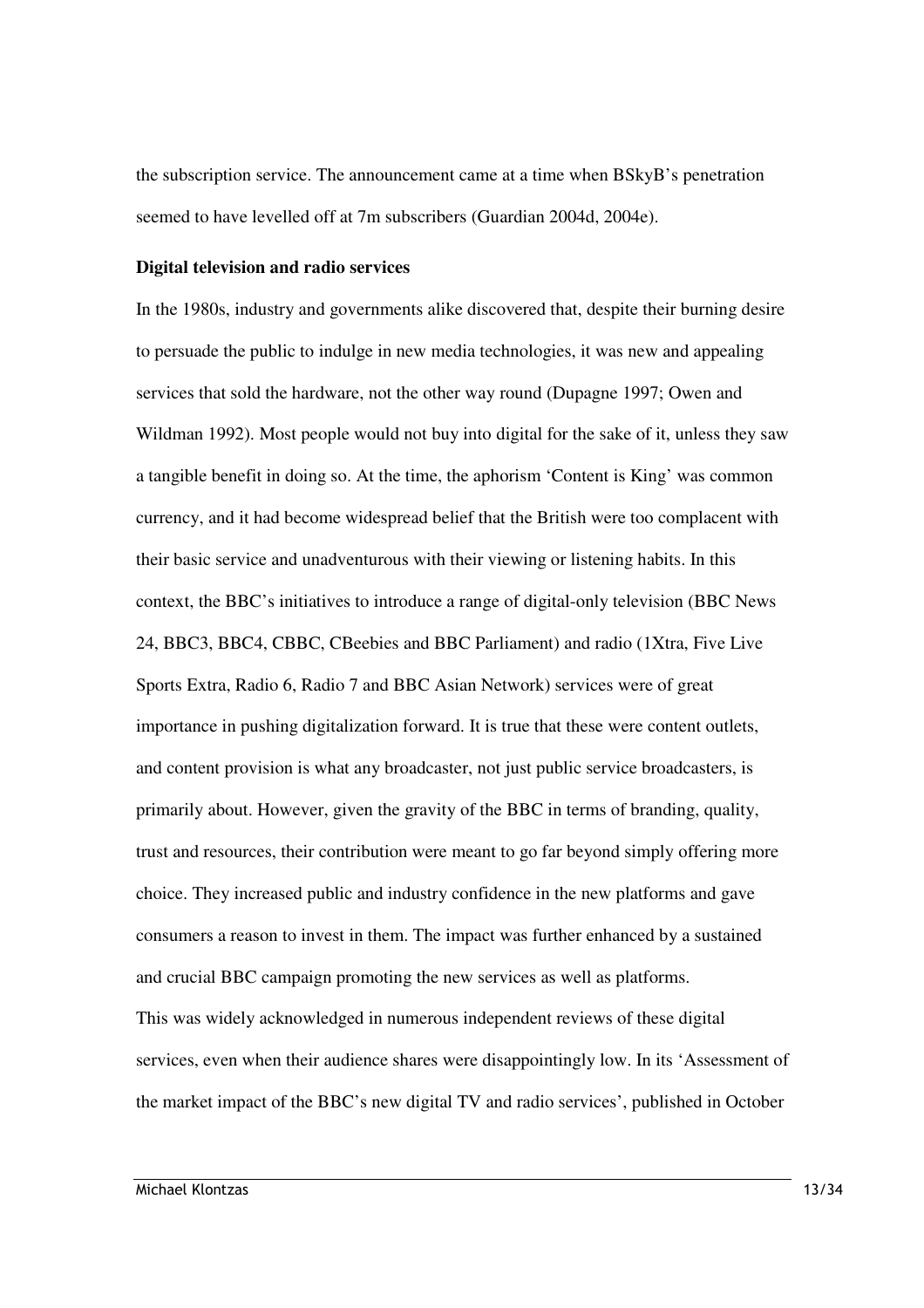2004, Ofcom praised BBC's hitherto contribution to digital take up and to setting high standards others had to meet (2004b: 4–7). Although Ofcom expressed its concern over the likely long-term chilling effect the BBC presence might have on investment from commercial players, who might feel overwhelmed by the formidable BBC competition, it claimed that

Even, in a digital world, however, it is likely that the BBC will have some role setting standards and encouraging different forms of competition around broadcasting content which provides public benefits. (2004b: 7)

In Phase 2 of its earlier 'Review of public service television broadcasting', Ofcom raised the same long-term concerns, but nevertheless invited the BBC to continue to take a leading role in the United Kingdom plans for digital switchover (Ofcom 2004c: 79–80). The sentiments of this important document were echoed in the 'Independent review of the BBC's digital television services', known as the Barwise Report (DCMS 2004c: 6, 10–12). The same ideas permeated the UK Digital Television Action Plan, which focused and coordinated, under government leadership, the efforts of government, broadcasters, manufacturers and consumers groups in fulfilling the switchover criteria by the 2010 deadline:

Every day, more homes make the change [to digital]. This has to be a willing decision, people do not want to be pushed, bullied or cajoled. Only a compelling offering will foster this – a key factor behind our decision on BBC new services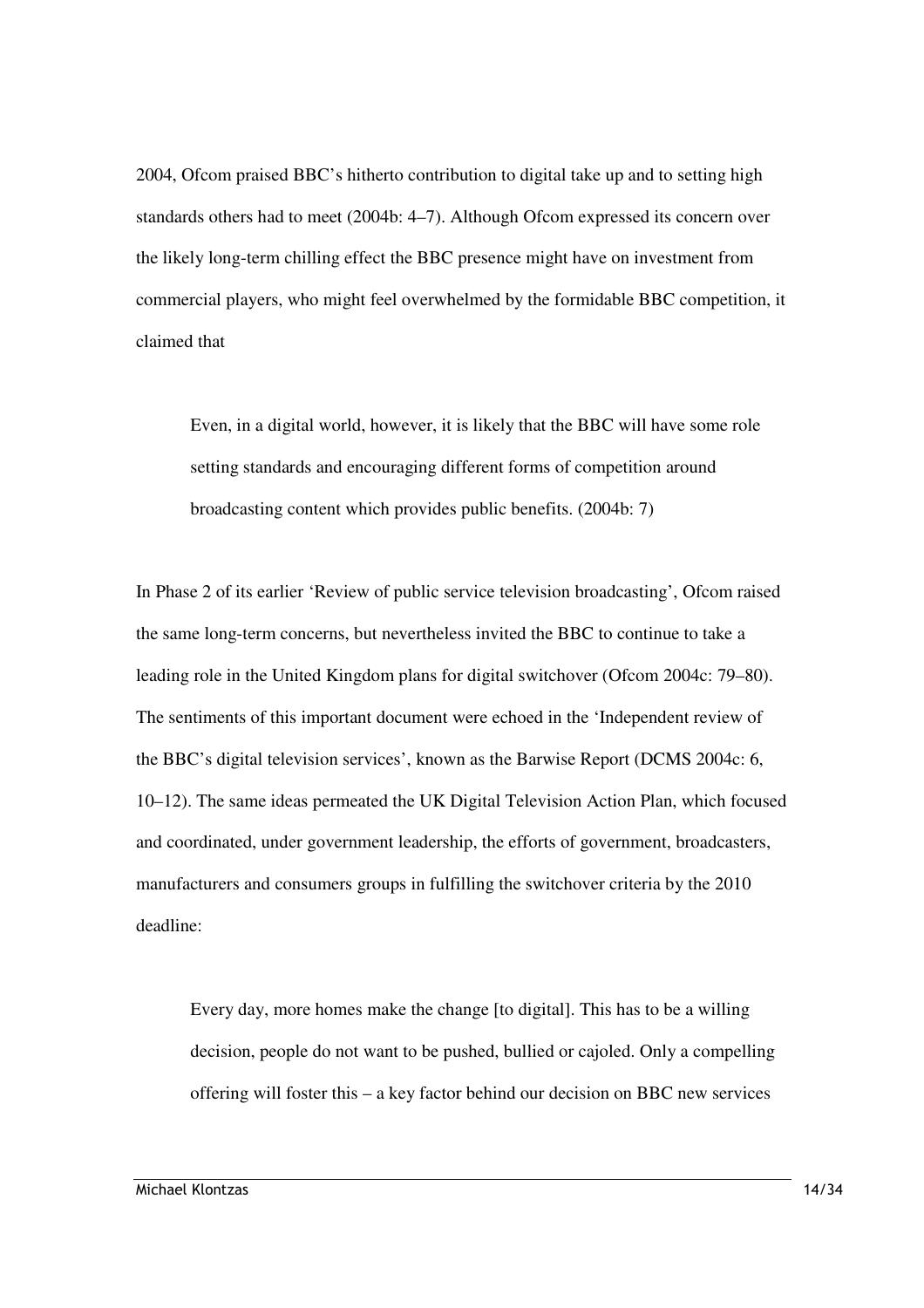and the requirement for the BBC to promote digital television. (Digital Television Action Plan 2004: 3)

The same document assigned the BBC the explicit task of producing a plan to promote digital television and to undertake a campaign to promote the uptake of digital TV and radio services and equipment generally (Digital Television Action Plan 2004: 21).

# **The Internet**

The BBC's proactive engagement with new technologies could not have missed the Internet. Philip Graf's 'Independent review of BBC online' voiced similar reservations to Ofcom's regarding the potential market distortion the BBC involvement might cause, but like the BBC's own review published almost a year earlier (BBC 2003: 75–85), Graf's report attached great importance to the role the broadcaster could play 'as a home on the internet for those who wish to have a safe guide and introduction to the web'. It also acknowledged that 'BBC Online has a role to play in supporting the Government's objectives to promote broadband take-up. It has the brand, the potential to produce innovative and interesting content, and the means of promotion in order to play such a role' (DCMS 2004a: 11).

In the same vein, a 2003 KPMG report, commissioned by the BBC, testified that:

The BBC was a significant factor in bringing between 1.5 and 2 million individuals in the UK online […] Encouraging more British people online grows the universe of internet users. This is good news for all companies operating websites aimed at the UK market. It increases potential e-commerce and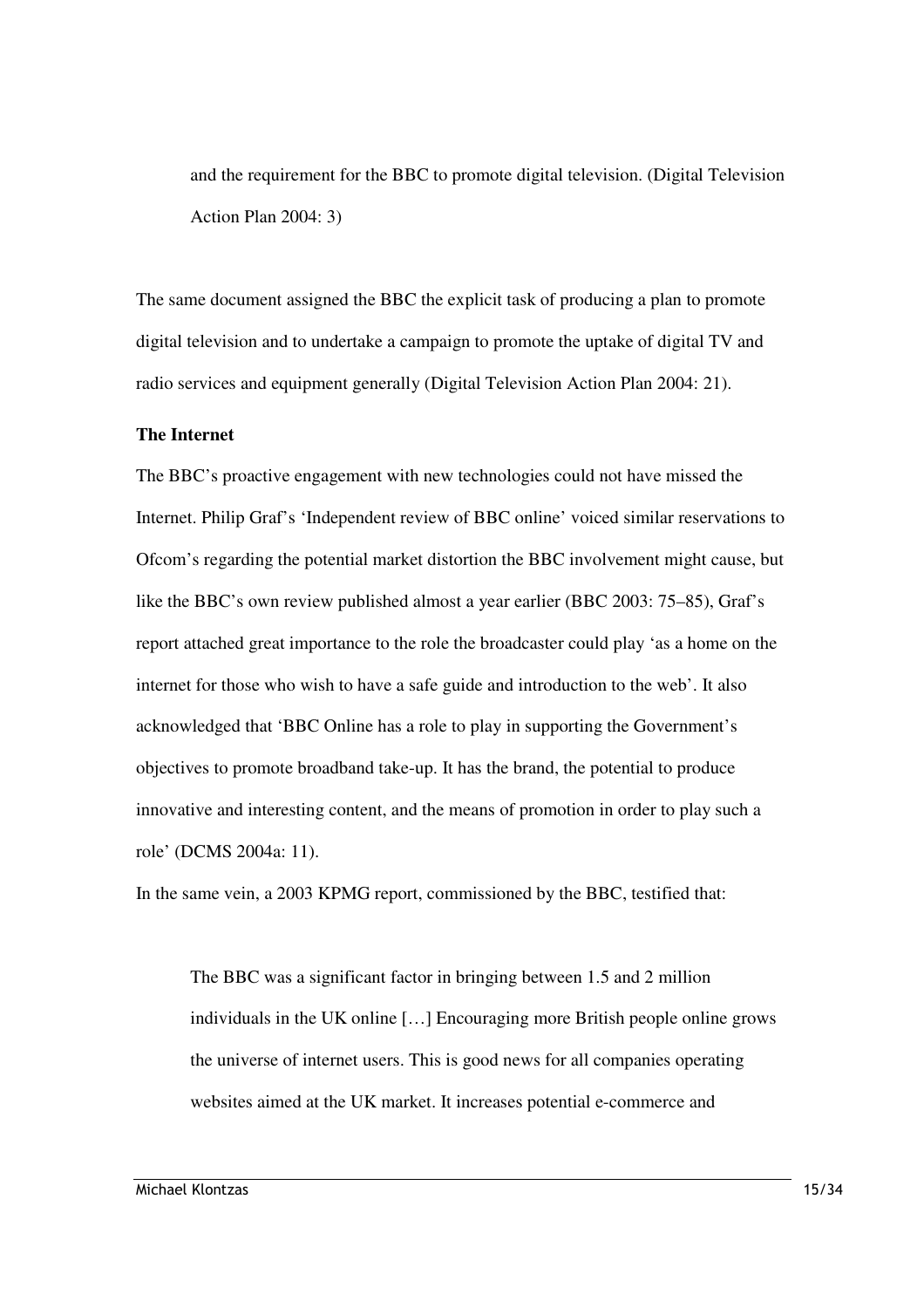transactional revenues. As the internet becomes a mass market medium, it is likely that advertisers will switch more of their spend online from other media. Ancillary revenues arising from connection charges and consumer investment in hardware and software will also rise. (KPMG 2003: 160–61)

It is interesting to note that Graf's report anticipated the era of high broadband penetration in which content might also be distributed on an 'on-demand' basis over fixed or wireless links (DCMS 2004a: 60). BBCi already offered a small selection of television programmes to broadband users, alongside streaming its radio broadcasts in real time and archived form. Furthermore, the BBC Creative Archive promised to offer long-awaited public access to the very extensive BBC's content catalogue. Taking advantage of rapid rolling out of broadband and hoping to overcome copyright obstacles by implementing the Creative Commons model, already working in the United States, the BBC had 'broader public service ambitions to pioneer a new approach to public access rights in the digital age'. By doing so, it hoped to stimulate the growth of a creative culture (BBC 2004c).

Lawrence Lessig, the Stanford law professor who in 2003 asked the US Supreme Court to declare copyright legislation unconstitutional, proclaimed:

The Creative Archive upgrades the vision of digital literacy from code to content, and […] will not only 'drive demand for bandwidth, software and hardware tools in the UK to unprecedented levels' but also create a new generation of savvy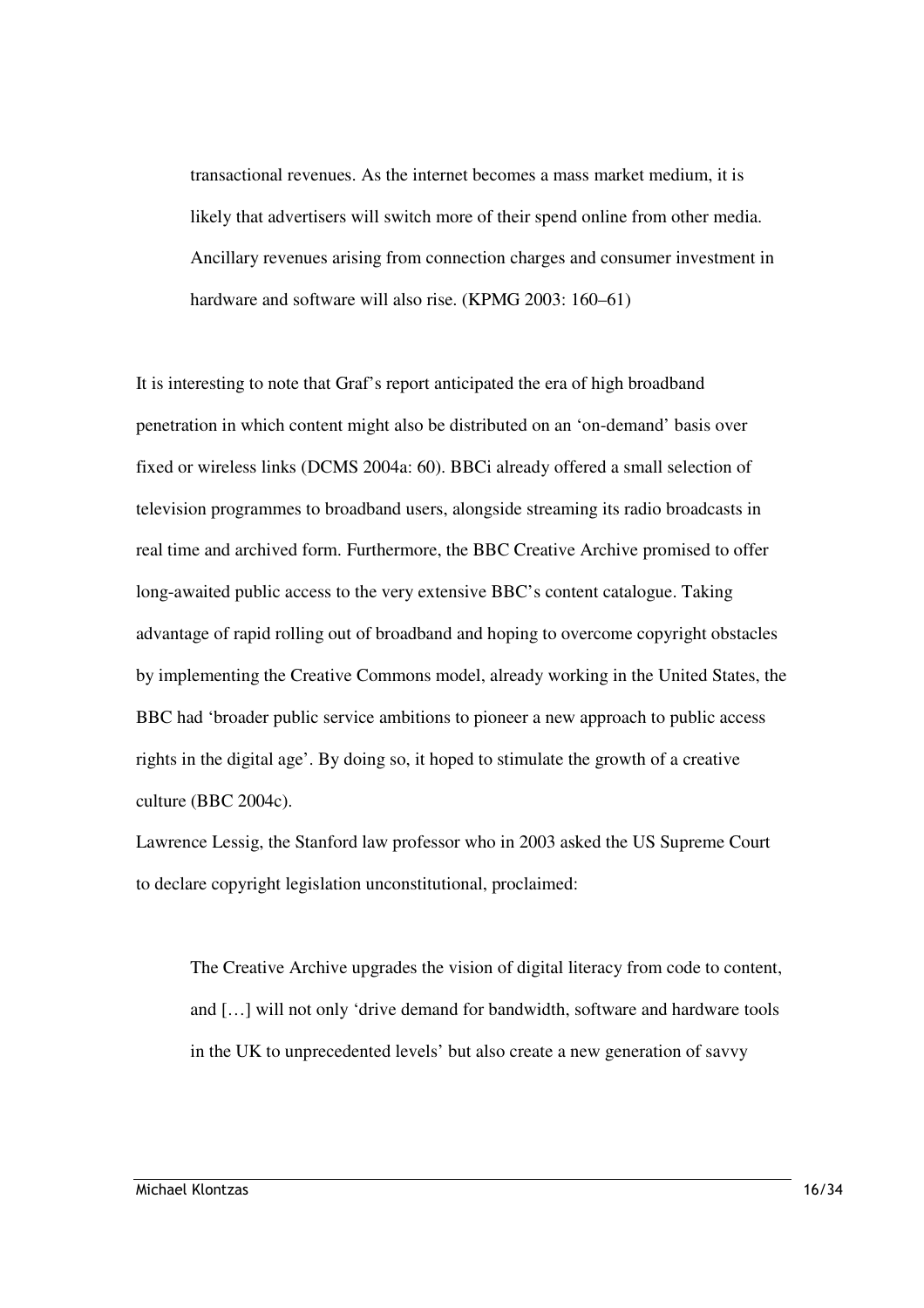media consumers who 'instinctively understand how multimedia works', putting the UK into pole position in the digital race. (The Guardian 2004f)

And elsewhere he is quoted as saying:

The announcement by the BBC of its intent to develop a Creative Archive has been the single most important event in getting people to understand the potential for digital creativity… If the vision proves a reality, Britain will become a centre for digital creativity, and will drive many markets – in broadband deployment and technology – that digital creativity will support. (BBC 2004b: 63)

Very quickly, BBC's online portfolio grew substantially to incorporate a range of content delivery services and interactive facilities, as part of its announced Creative Future, much to the annoyance of the British Internet Publishers' Alliance (BIPA), the industry lobby demanding that the BBC be reined back on its ambitious online endeavours that might 'have an adverse impact on competition' (Klontzas 2006: 611–12, 2008; Hills and Michalis 2000: 477).

# **Tensions and prescriptiveness**

The renewal of the BBC's Royal Charter in 2006 followed a series of independent reviews of the BBC's services, a public consultation launched in 2003, a Green Paper in 2005 and a White paper in 2006. That period highlighted tension between the views of the public, overwhelmingly in favour of the BBC, and those of an industry that saw in the BBC a formidable force that, while enjoying secure public funding, jeopardized the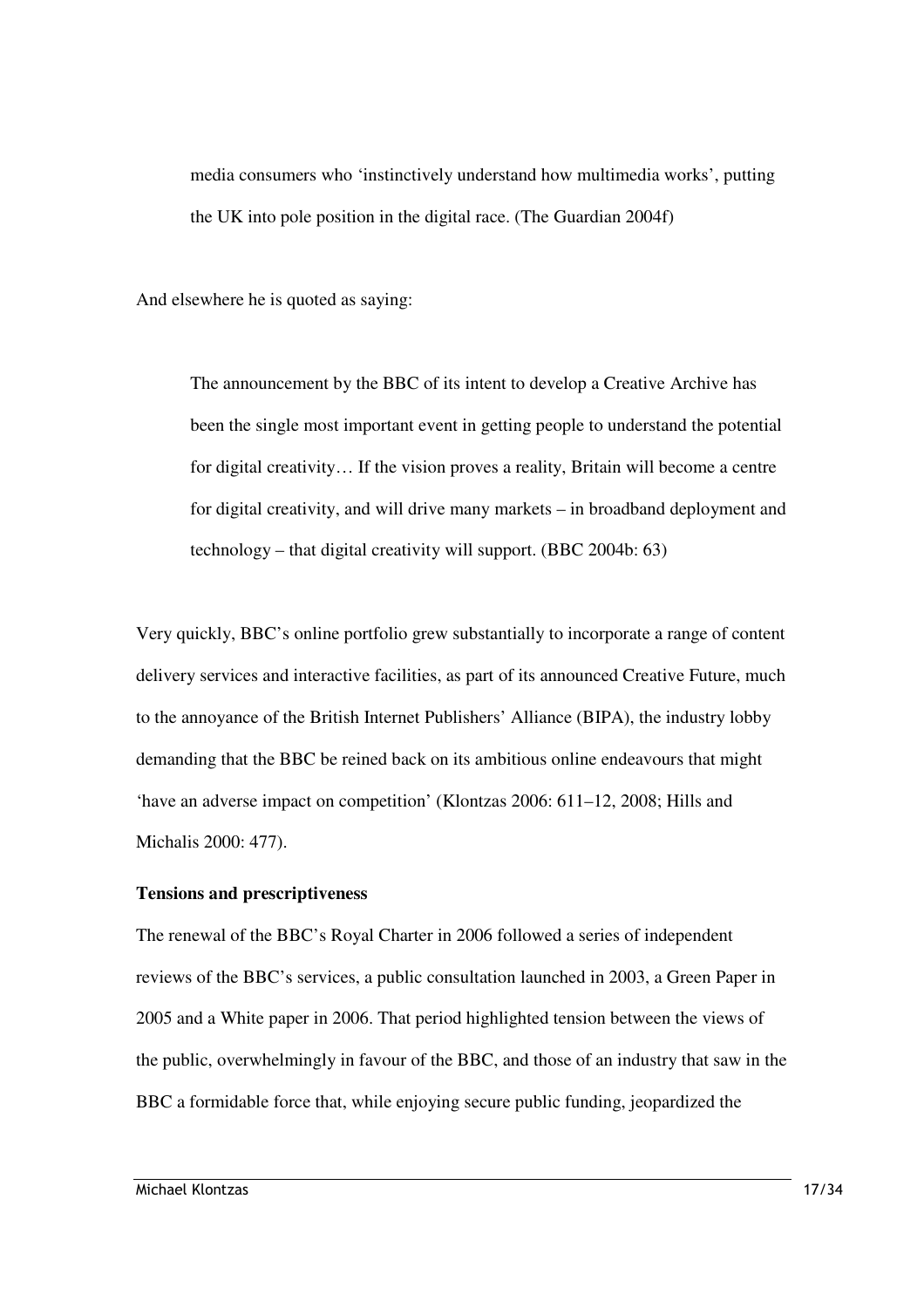development of a competitive market, when left untamed (Ubiqus Reporting 2004; Barnett 2007: 96–100). Indicatively, in response to the 2003 *Review of the BBC's Royal Charter*, BIPA proposed that all BBC Online content 'should be not only justified and defined but clearly distinctive from commercial offerings' (BIPA 2005). The government clearly shared the industry's concerns in line with European competition policy, but at the same time continued to treat the BBC as a policy instrument. This produced a schizophrenic policy discourse that was

structured around the tension between this market distortion potential of the BBC, and the proactive role it is invited to play in promoting digitalisation. On the one hand, there are calls for it to be restrained to providing services that are distinctive from what the market can deliver. On the other, it is expected to lead the way into the digital era. (Klontzas 2006: 613)

Changes in the governance of the BBC, seeing the replacement of the Board of Governors with the BBC Trust, and the introduction of service licences and the Public Value Test were meant to improve accountability of the corporation and restrain its ability to expand. Conversely, 'Building digital Britain' became the BBC's additional special purpose that all its services should aim to fulfil in the new Royal Charter period. This prescribed a more active role for the BBC (DCMS 2005, 2006). Georgina Born makes the point very succinctly: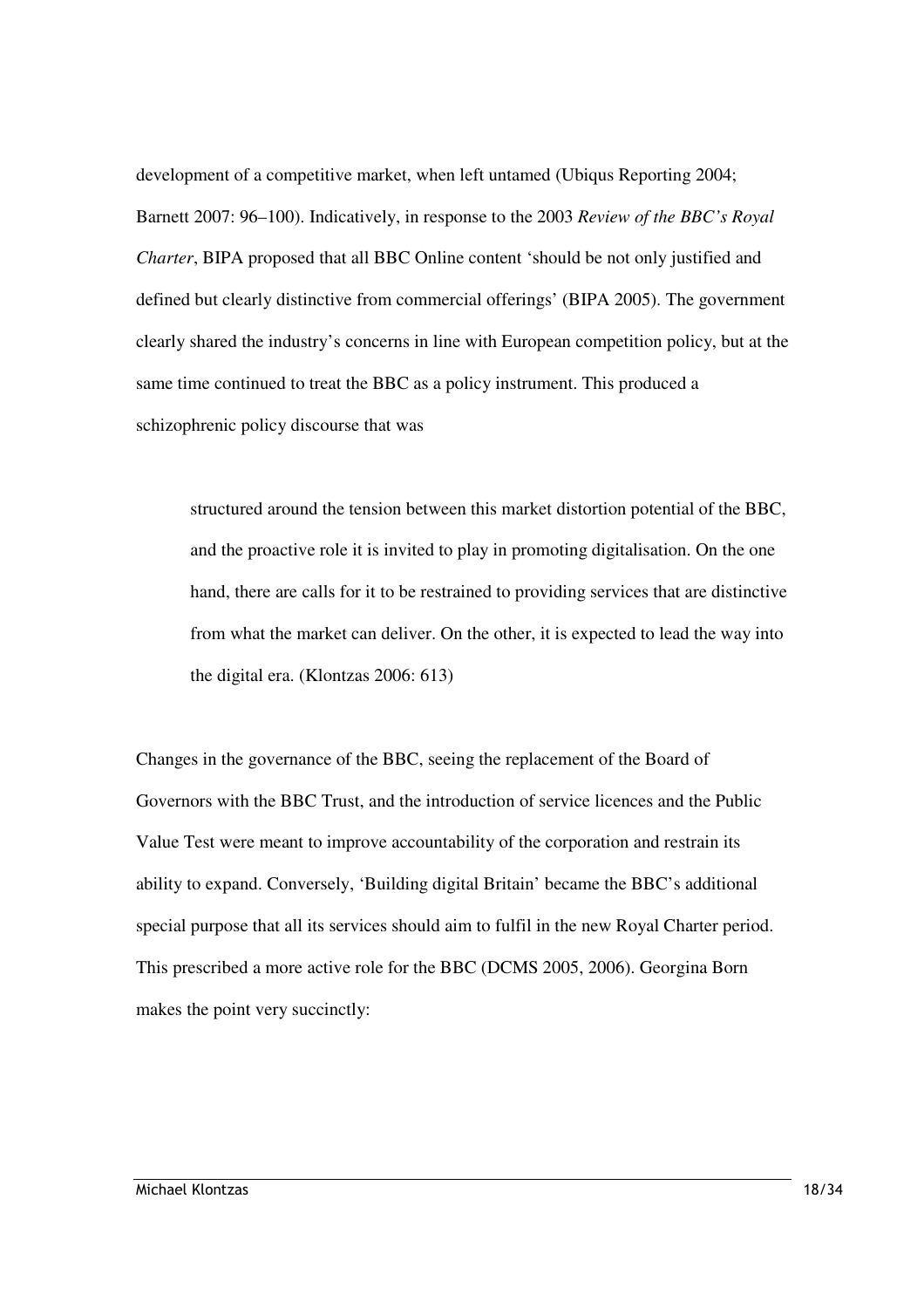There is a puzzle at the heart of BBC–government relations. If the government is relying on the BBC to deliver core policy objectives by fostering the transition to DTV and encouraging Britons to go online, how, then, to make sense of its accelerating reviews of the BBC's operations, commercial and otherwise? […] In sum, government institutions dictated BBC policies, which provoked competitors' hostility, which in turn elicited government sanctions against the BBC. […] The message is: commercialise and compete, but not too well; while the government behaves towards the corporation as a hectoring nanny. (Born 2005: 497–98)

## **Discussion**

The list can go on to include a variety of educational initiatives, such as the early 1980s Computer Literacy Project that paved the way to digital Britain by putting the BBC Microcomputers in the class and introducing two generations of school children to the wonders of the digital age (The Guardian 2002e; Personal Computer World 1981). Or, the Digital Curriculum, an online service covering the key elements of the school curriculum, to be made available for free to every school in the UK in 2006 (BBC 2004b: 73–74). Or, a myriad of media literacy, Open University and civic participation projects like the iCan web resource (BBC 2004b: 66–67). Or, the government plans envisaging the BBC as playing an active role in promoting UK direct broadcasting by satellite (DBS) in the early 1980s (Goodwin 1997: 43–48).

The principle that cuts across the involvement of the BBC with the building of digital Britain is more about policy-making and implementation of government agendas than strictly content provision to the licence-fee payers. Often, this is the case in the most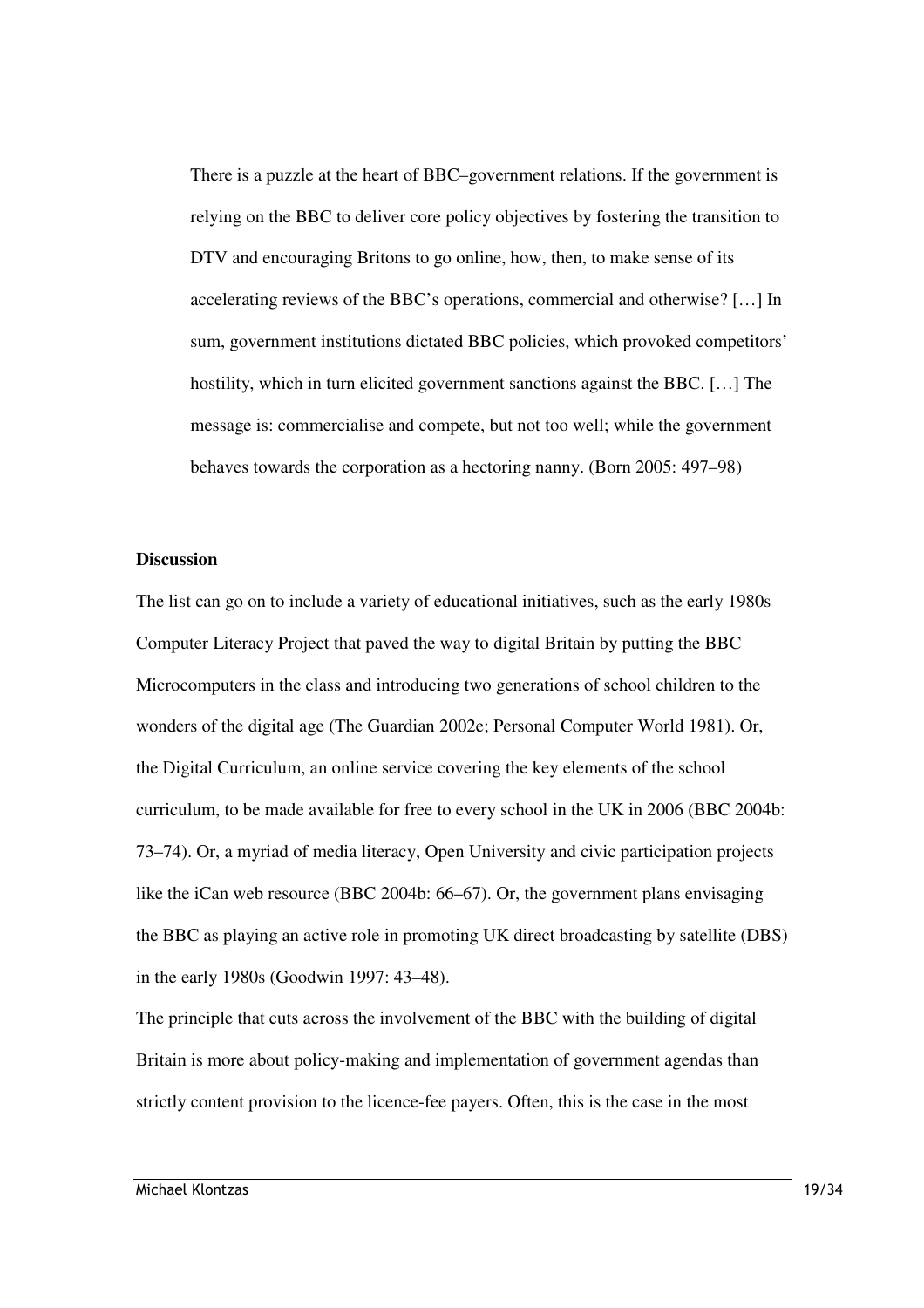blatant way, with DAB and Freeview as striking examples of the BBC coming to the rescue of policies at risk. Other examples, such as the introduction of colour television in the 1960s and the Adult Literacy Project of the mid-1970s suggest continuity, rather than a new trait acquired in the digital era (Hargreaves 1975).

Even when particular initiatives appear to concern content, the policy discourse reveals that this is often a red herring. The digital-only television and radio services set up by the BBC in the run-up to the switchover served far more than the insatiable appetite of the audience for more programmes. The online operations of the BBC went beyond simply filling an identified gap. All these moves were gestures of support to the new media technologies. They reassured consumers and industry players alike of the long-term commitment of a major, well trusted public institution in the emerging alternatives. At the same time, they represented attractive options, designed to lure consumers into converting in order to get access, bringing full digitalization and broadband Britain ever closer.

It is not entirely clear how the mechanism behind the BBC's alignment with government agendas really works, as research evidence is not forthcoming. Neither is it consistently dependable, as the occasional confrontations with the government indicate. It could be plausibly argued that the public service broadcaster senses or is told in more or less subtle ways what is required of it and it acts accordingly, in the name of public interest. Governments and public service broadcasters arguably share the same concerns and agendas as public institutions with the same sociocultural origins and long-established institutional affinity.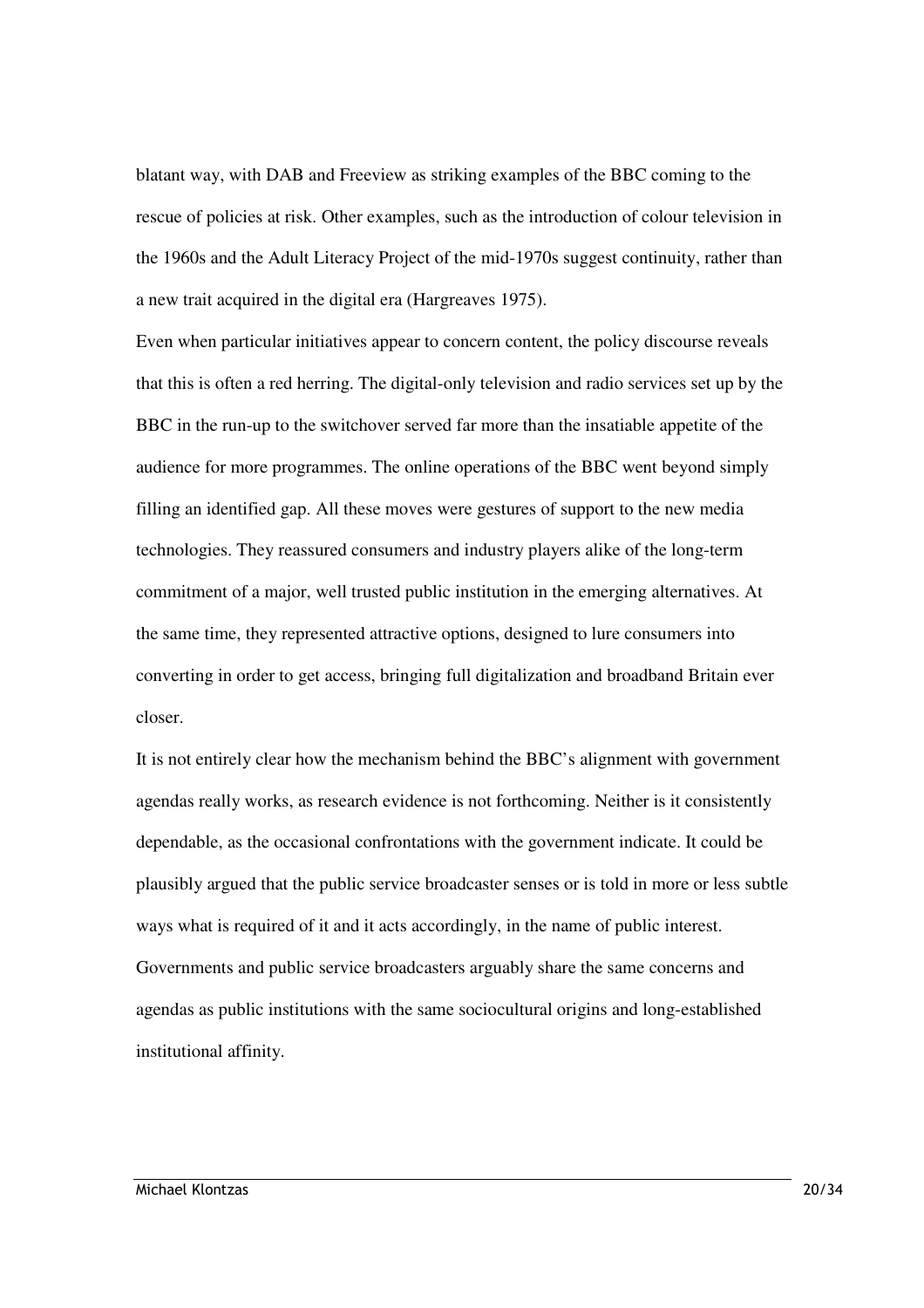A significant incentive for the broadcaster is that by bailing the government out on crucial matters, it gets to determine the developments and makes itself indispensable. For example, most Freeview set-top boxes would have no Pay-TV provision, with the BBC claiming that this would give the platform the best chances of success with the consumers, following the collapse of ITV Digital. In his book, *Inside Story*, Greg Dyke, former Director General of the BBC, reveals what most suspected all along: that Freeview, offering free channels exclusively with no means of collecting subscription fees in most households, was an opportunity for the BBC to associate itself with DTT and secure its long term viability, in the face of industry and political attacks. According to the same account, another less selfless reason behind the introduction of Freeview is that, despite the BBC's stance of platform neutrality, getting as many people on Freeview as possible was in the BBC's best interests, as the broadcaster enjoyed greater audience shares in Freeview than in BSkyB households (Dyke 2004: 186–87; The Guardian 2004a). This and forward-looking programming decisions are credited to Dyke as 'future proofing' the BBC (Born 2005: 486, 490–91).

Born's (2005) very substantial anthropological study of the BBC offers valuable insight into its institutional culture in the pre-switchover era, particularly in connection with creativity. More focused research into how and why the BBC historically responds to public policy agendas seemingly spontaneously is necessary. However, closer examination of expressed public policy reveals that since the early 1990s, the government has become progressively more explicitly prescriptive. It 'arrogates to itself a continuous power of surveillance and demands an inappropriate intimacy with the corporation's workings. Little institutional autonomy remains' (Born 2005: 500).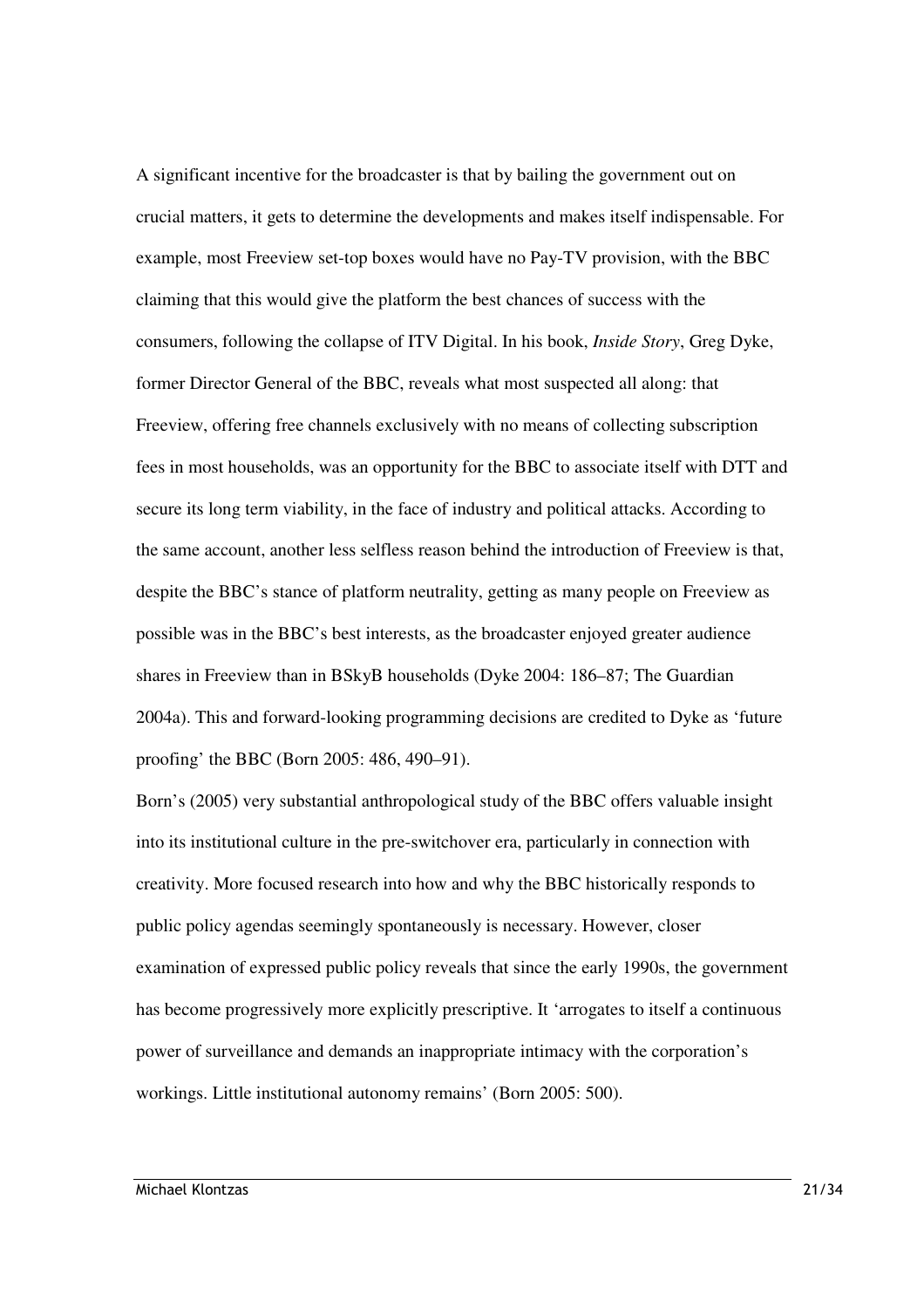It is pretty clear that the corporation is now regarded in some important parts of Whitehall as just another government department, with its licence fee a ready source of cash to support a variety of policy objectives – at no apparent cost to the taxpayer. (Hewlett 2007)

This shift towards increasing prescriptiveness distinctly involves the BBC's contribution to wholesale digitalization of the media and communications infrastructure in the country. As the time for the renewal of the Royal Charter was approaching, these expectations on the BBC culminated in the introduction of a sixth public purpose in the 2006 White Paper: 'A public service for all: The BBC in the digital age', echoed in the 2006 BBC Royal Charter. Previously, the BBC's five public purposes required that it would sustain citizenship and civil society, promote education and learning, stimulate creativity and cultural excellence, reflect the United Kingdom's Nations, regions and communities, and bring the world to the United Kingdom and the United Kingdom to the world. With the addition of a sixth public purpose, the BBC was perhaps more explicitly than ever required to drive public policy by helping build digital Britain as part of its remit. This becomes clearer in the 2009 'Digital Britain' report and the licence fee settlements in 2007 and 2010, where the corporation is given a long list of expensive commitments. The BBC was now required to facilitate and promote the transition to digital, provide targeted help for the most vulnerable during digital switchover, waive the licence fee for over 75s, subsidize the development of digital television and broadband infrastructure, fund the World Service and bail out the struggling Welsh language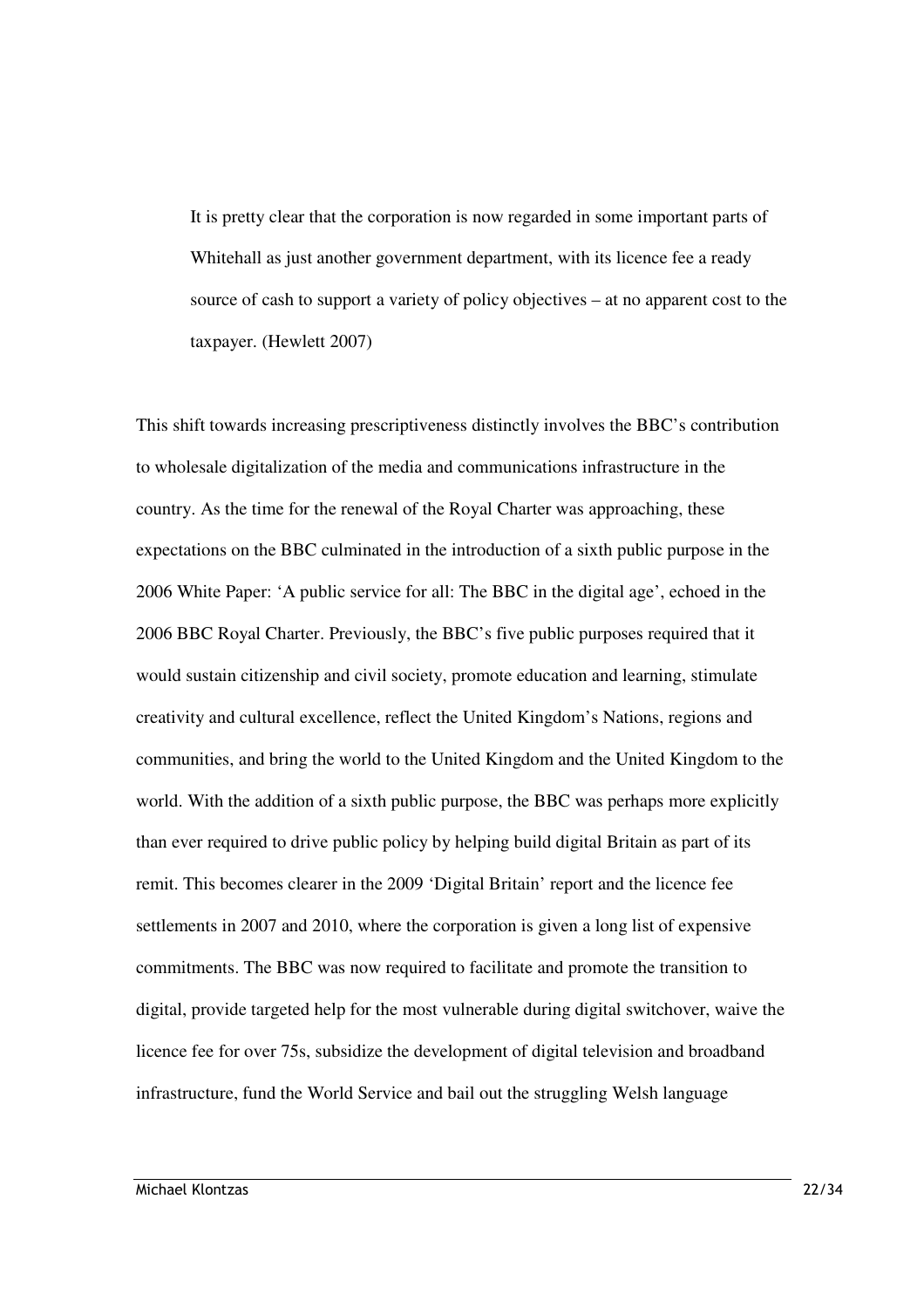broadcaster S4C. Contestability of the licence fee, which historically funded the BBC, has been on the agenda and rising since the Culture, Media and Sport Committee published its *Public Service Content* report in November 2007. Under different proposals a top-sliced licence fee would contribute to funding a range of activities outside the BBC in line with policy objectives for public service content in an integrated public service media environment (DCMS and DBIS 2009: 143; Ofcom 2008: 59–60; Culture, Media and Sport Committee 2007; DCMS 2006; The Guardian 2007; Secretary of State 2010). The licence fee settlement in 2010 burdened the corporation with the additional cost of such responsibilities, while at the same time the licence fee was frozen at £145.50 for six years. This represented a 16 per cent budget cut in real terms according to some experts. It put significant pressure on the BBC to reduce costs in order to 'live within their means', as proclaimed by James Cameron, the Prime Minister heading up the coalition government. The 2010 agreement may be seen as marking the moment the corporation was allocated 'a role akin to another government department, facing cuts as and when the economic situation demanded' (The Guardian 2010).

Increasing prescriptiveness and interference with how it spends its funds may have great implications for the BBC, its cherished independence, and potentially even its viability as a public service content communicator, particularly if shifting priorities and diminishing resources erode its widespread public support. In keeping within the scope of this article, the overarching point remains that a public service broadcaster like the BBC delivers more than just content. It also delivers public, frequently industrial policy, sometimes only loosely connected to 'broadcasting' as such, and often where market-solutions have failed or proved hesitant. This realization calls for a re-evaluation of the relevance of PSB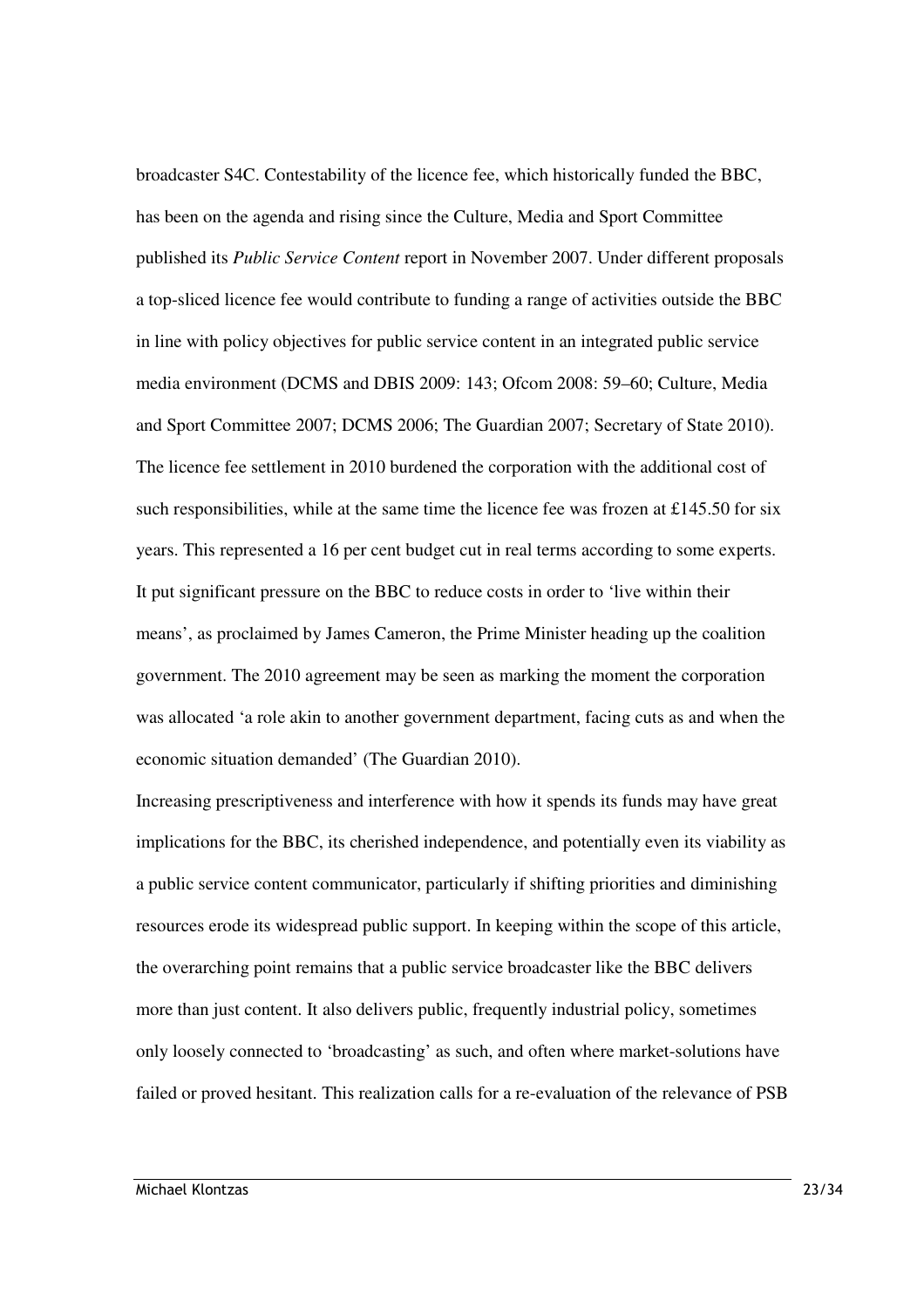in the United Kingdom. Evidence suggests that this is not a uniquely British phenomenon as digitalization was driven by public service broadcasters across Europe (Iosifidis 2007). If PSB is to be abandoned or radically reduced, the considerable policy-making vacuum left in its place will have to be filled in somehow and at the moment no obvious alternatives are on offer. It is true that the commercial sector came up with a bid to replace failed ITV Digital with Freeview Plus, a payable service, and later the same people set up Top-Up TV. But the ITC decided that a completely free service, as only the BBC-backed consortium could offer, was more likely to help the DTT platform take off. It is also true that a free-to-view digital satellite service was announced by BSkyB, but again this only happened when the satellite broadcaster felt that the BBC was threatening its market share. Left to their own devices, it is doubtful whether in challenging policymaking situations such as the ones discussed here commercial players would systematically and consistently come up with propositions that would be profitable in the short- to medium-term and at the same time best serve medium- to long-term government objectives. Incentivization alone, that would not exceed the cost of maintaining a PSB system, might not achieve the mobilization of the commercial sector in a reliable, dependable way. Policy delivery made the BBC indispensable in the process of digitalization, and may make it essential in the foreseeable future.

## **References**

Amor, H. (1998), 'Technological state of the art and opportunities', *Radio in the Digital Era: A Report on the Meeting Organised by the European Commission (DG X)*, 5 March, Brussels: CEC (DG X), pp. 13–17.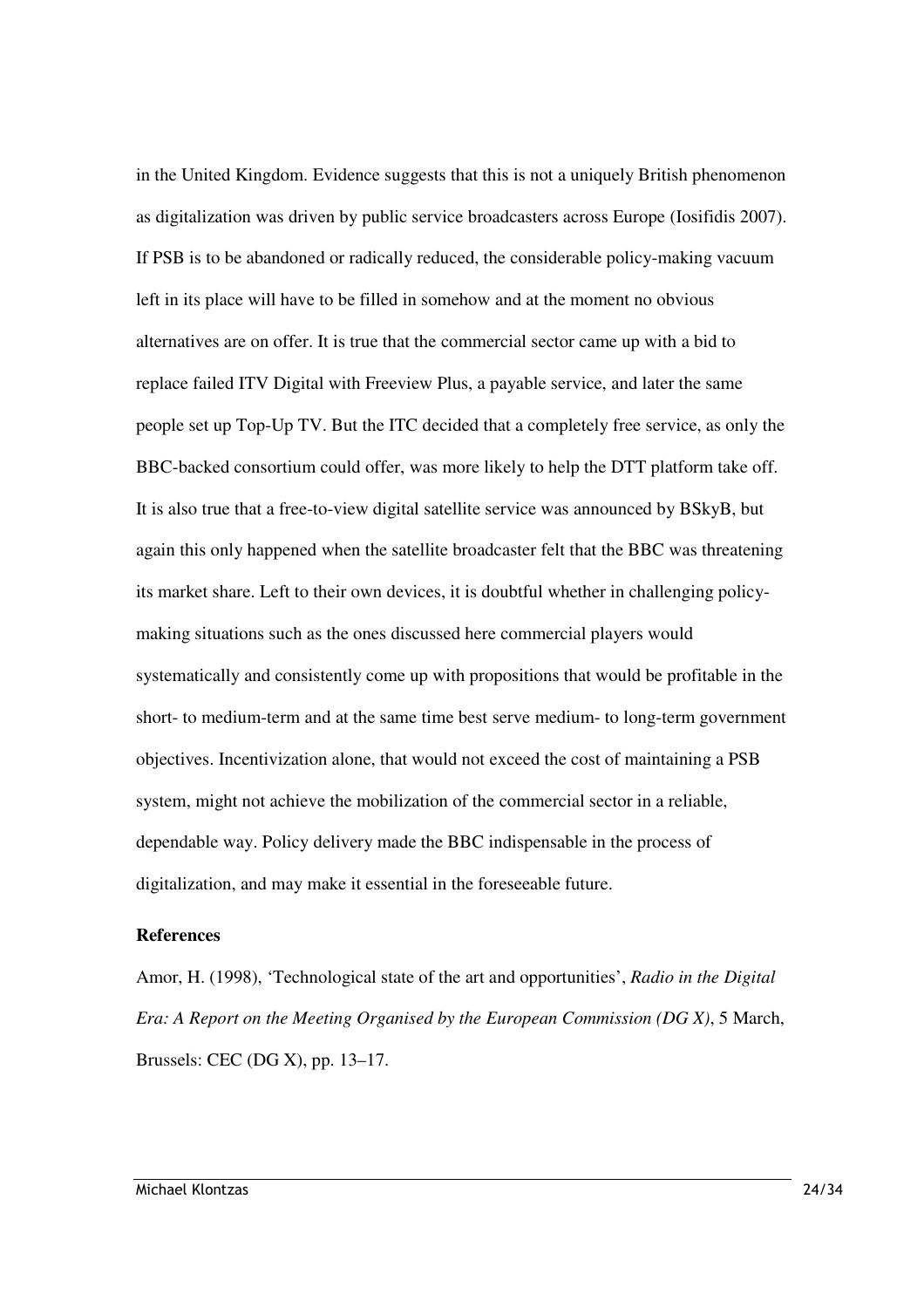Barboutis, C. (1997), 'Digital audio broadcasting: The tangled webs of technological welfare', *Media, Culture and Society*, 19, pp. 687–90.

Barnett, S. (2007), 'Can the public service broadcaster survive? Renewal and compromise in the new BBC Charter', in G. F. Lowe and J. Bardoel (eds), *From Public Service Broadcasting to Public Service Media: RIPE 2007*, Göteborg: Nordicom.

BBC (2003), 'Review against the terms of the 1997 and 1998 approvals for the BBC's online service', BBC, August.

\_\_\_\_ (2004a), 'Progress towards achieving digital switchover: A BBC report to the Government', BBC, 26 April.

\_\_\_\_ (2004b), 'Building public value: Renewing the BBC for a digital world', June, http://downloads.bbc.co.uk/aboutthebbc/policies/pdf/bpv.pdf. Accessed 6 September 2012.

\_\_\_\_ (2004c), 'BBC creative archive pioneers new approach to public access rights in digital age', Press release, 26 May,

http://www.bbc.co.uk/print/pressoffice/pressreleases/stories/2004/05\_may/26/creative\_ar chive.shtml. Accessed 15 September 2012.

\_\_\_\_ (2005), Preparing for the new BBC Trust: Service Licences and the Public Value Test, 25 October.

Briggs, A. (1985), *The BBC: The First Fifty Years*, Oxford: Oxford University Press.

BIPA (2005), 'Response to review of the BBC's royal charter', 31 May,

http://www.bipa.co.uk/getArticle.php?ID=325. Accessed 10 February 2006.

Blaug, R., Horner, L. and Lekhi, R. (2006), *Public Value, Politics and Public* 

*Management: A Literature Review*, London: The Work Foundation,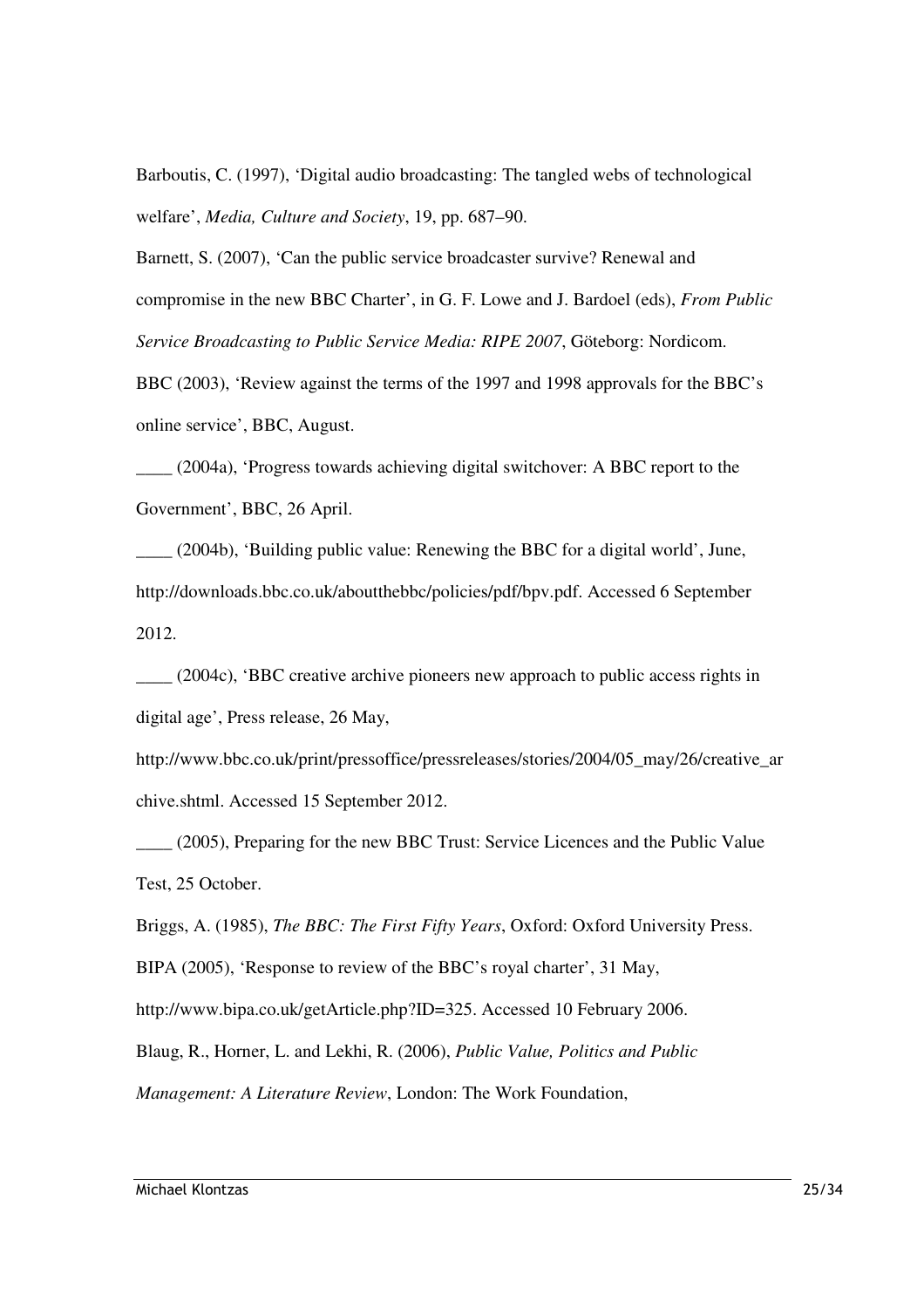http://www.theworkfoundation.com/downloadpublication/report/117\_117\_politics\_lit\_re view.pdf. Accessed: 15 September 2012.

Blumler, J. G. (ed.) (1992), *Television and the Public Interest: Vulnerable Values in West European Broadcasting*, London: Sage.

Born, G. (2005), *Uncertain Vision*, London: Vintage.

Brown, P. (1998), 'Services: The infrastructure for their provision', *Radio in the Digital Era: A Report on the Meeting Organised by the European Commission (DG X)*, 5 March, Brussels: CEC (DG X), pp. 19–20.

CEC (1998), *Radio in the Digital Era: A Report on the Meeting Organised by the European Commission (DG X)*, 5 March, Brussels: CEC (DG X).

Collins, R. (2007a), *Public Value and the BBC: A Report Prepared for The Work Foundation's Public Value Consortium*, London: The Work Foundation,

http://www.workfoundation.net/assets/docs/publications/174\_publicvalue\_bbc.pdf. Accessed 15 September 2012.

\_\_\_\_ (2007b), 'The BBC and public value', *Medien und Kommunikationswissenschaft*, 65:2, pp. 164–84, http://www.scm.nomos.de/fileadmin/muk/doc/Aufsatz\_07\_02.pdf. Accessed 15 September 2012.

Crisell, A. (1997), *An Introductory History of British Broadcasting*, London: Routledge. Culture, Media and Sport Committee (2007), *Public Service Content – First Report of Session 2007–08*, vol. II, 6 November, HC 36–II, London: The Stationary Office. Dahlgren, P. (1995), *Television and the Public Sphere: Citizenship, Democracy and the Media*, London: Sage.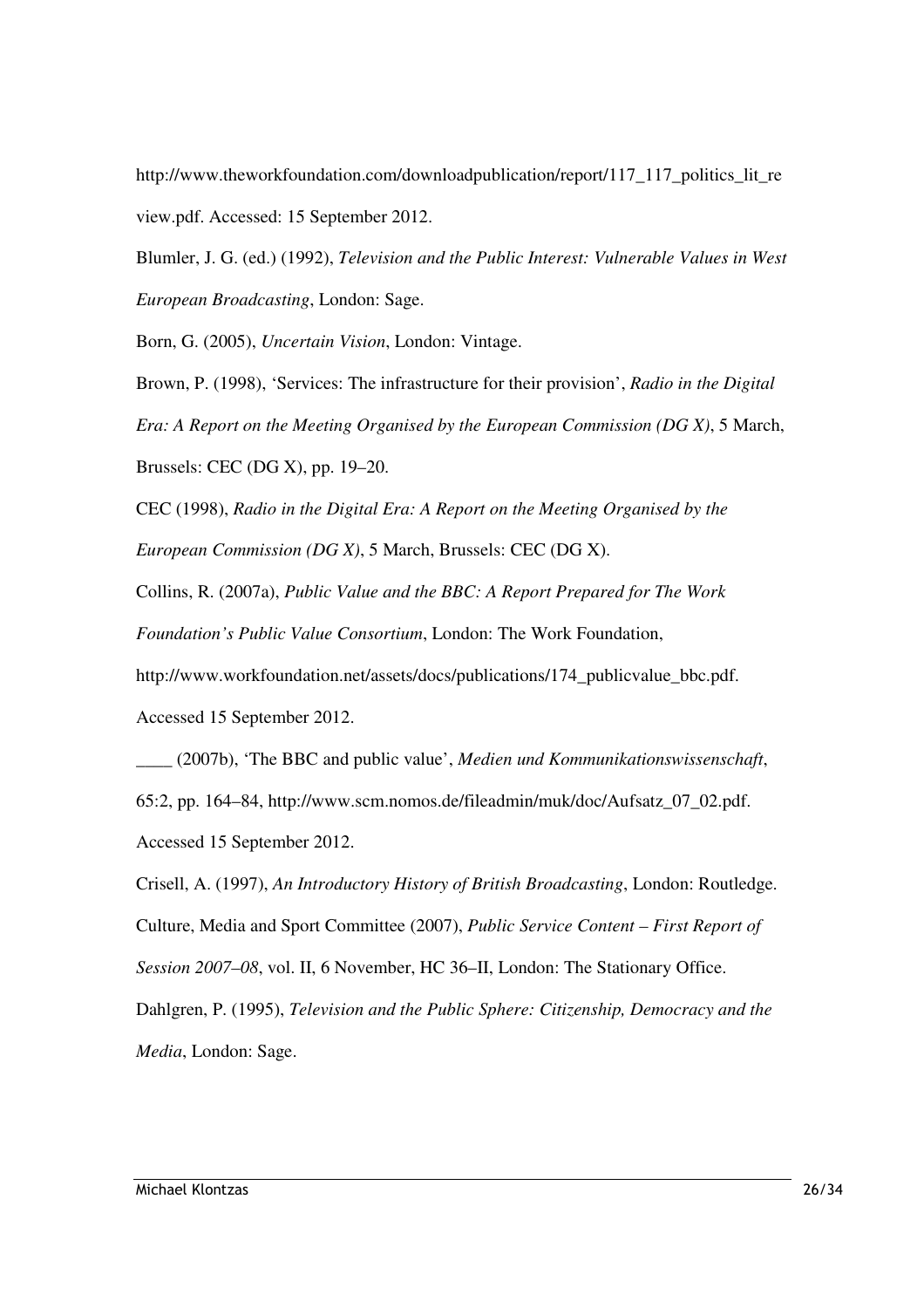Davies, G. (2004), *The BBC and Public Value*, London: The Social Market Foundation, http://www.smf.co.uk/files/9213/2317/5105/TheBBCandPublicValue.pdf. Accessed 15 September 2012.

DCMS (2004a), 'Independent review of BBC online (Philip Graf report)', DCMS, 5 July. \_\_\_\_ (2004b), 'Persuasion or compulsion? Consumers and analogue switch-off – a report to the broadcasting minister by the consumer expert group', October,

http://www.digitaltelevision.gov.uk/pdf\_documents/publications/Consumer\_Expert\_Grou p\_report.pdf. Accessed 13 September 2012.

\_\_\_\_ (2004c), 'Independent review of the BBC's digital television services (Patrick Barwise Report)', 13 October.

\_\_\_\_ (2005), *Review of the BBC's Royal Charter: A Strong BBC, Independent of Government (Green Paper)*, Norwich: HMSO.

\_\_\_\_ (2006), *A Public Service for all: The BBC in the Digital Age (White Paper)*, Norwich: HMSO, Cm 6763.

DCMS and DBIS (2009), 'Digital Britain – final report', DCMS and DBIS, Cm 7650.

Department of National Heritage (1995), *Digital Terrestrial Broadcasting: The* 

*Governments Proposals*, London: HMSO.

Digital Television Action Plan (2004), 'Version 11', July,

http://www.digitaltelevision.gov.uk/pdf\_documents/publications/11\_Action\_Plan\_July20

04.pdf. Accessed 6 September 2012.

Dupagne, M. (1997), 'Effect of three communications technologies on mass media

spending in Belgium', *Journal of Communications*, 47:4, Autumn, pp. 54–68.

Dyke, G. (2004), *Inside Story*, London: Harper Collins.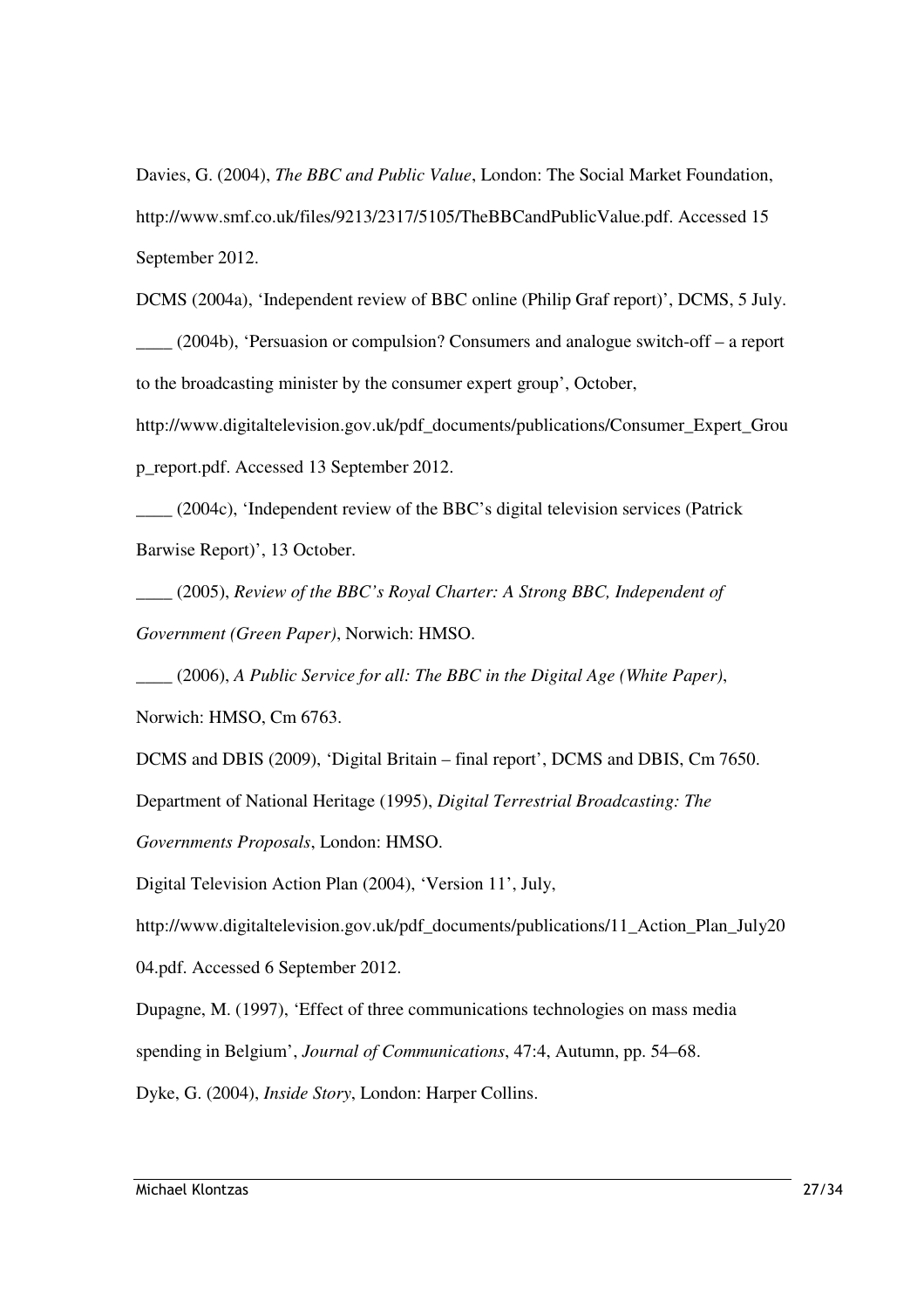## EUREKA (2001), 'EUREKA Project E147 – DAB (IMP)',

http://www.eureka.be/servlets/PDFResult?prjid=147&xsl=projectFO.xsl&format=pdf. Accessed 15 October 2004.

Goodwin, P. (1997), *Television Under the Tories: Broadcasting Policy 1979–1997*, London: BFI.

Graham, A. (1999), 'Broadcasting in the multimedia age', in Andrew Graham et al.

(eds.), *Public Purposes in Broadcasting: Funding the BBC*, Luton: University of Luton Press, pp. 17–46.

Graham, A. and Davies, G. (1997), *Broadcasting, Society and Policy in the Multimedia Age*, Luton: John Libbey Media.

Hargreaves, D. (1975), 'The BBC adult literacy project', in Chris Longley (ed.), *BBC Adult Literacy Handbook*, London: BBC, pp. 73–74.

Hewlett, S. (2007), 'Media FAQ: What really matters about the BBC licence fee deal?', *The Guardian*, 22 January.

Hills, J. and Michalis, M. (2000), 'The internet: A challenge to public service broadcasting', *Gazette*, 62:6, pp. 477–93.

HMSO, *Broadcasting Act 1996*, chapter 55, London: HMSO.

http://www.legislation.gov.uk/ukpga/1996/55/contents. Accessed 15 September 2012.

Hutton, L. (2004), 'Inquiry into the circumstances surrounding the death of Dr David

Kelly C.M.G.', 28 January.

Iosifidis, P. (2007), 'Digital TV, digital switchover and public service broadcasting in Europe', *Javnost–The Public*, 14:1, pp. 5–20.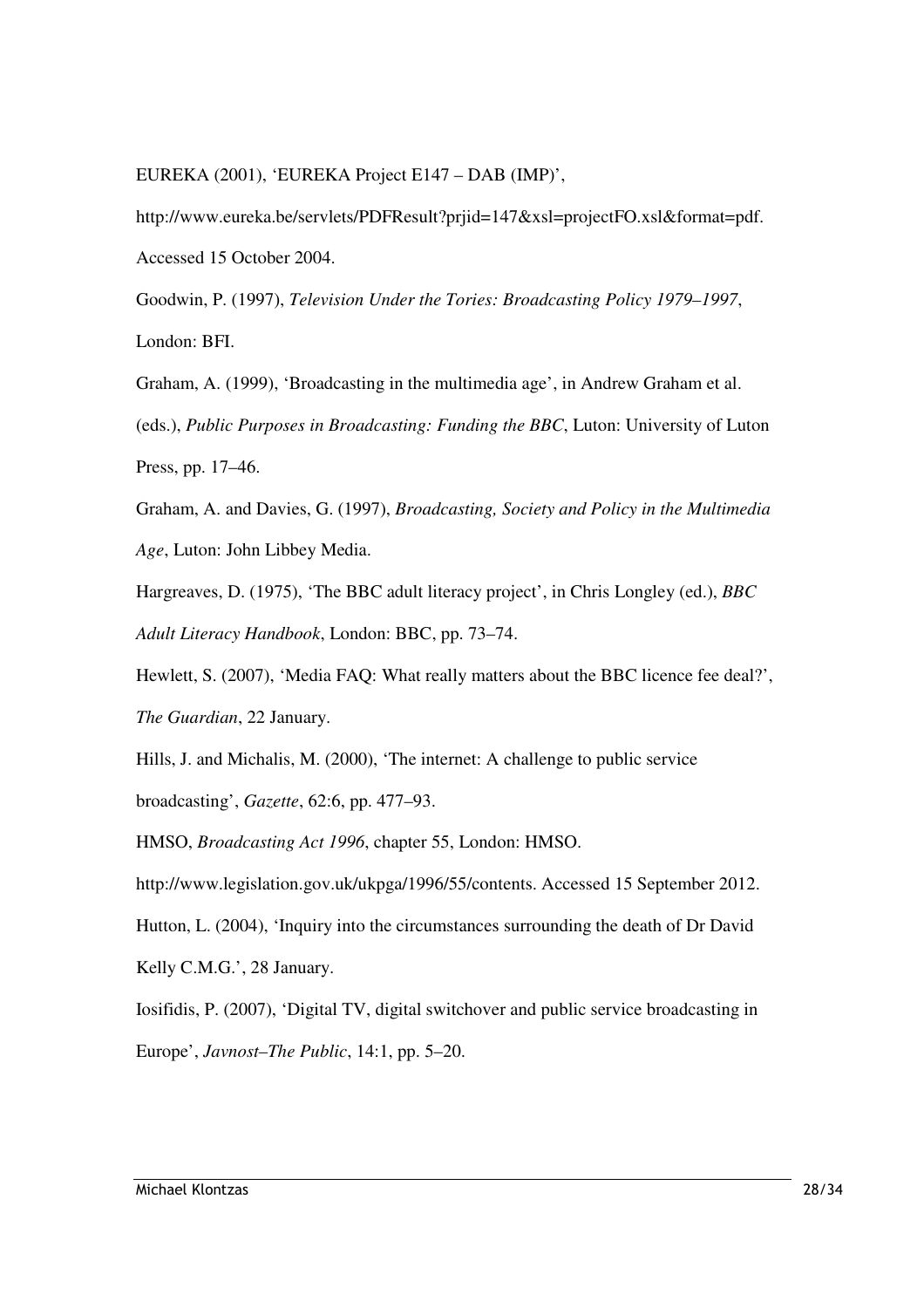Kelly, G., Mulgan, G. and Muers, S. (2002), 'Creating public value: An analytical framework for public service reform', Strategy Unit, Cabinet Office,

http://www.cabinetoffice.gov.uk/media/cabinetoffice/strategy/assets/public\_value2.pdf. Accessed 15 September 2012.

Klontzas, M. (2001), 'New radio technologies: Rebirth and reproduction', in Christos Barboutis and Michael Klontzas (eds), *The Sound Barrier: Dynamics of Greek Radio Broadcasting*, Athens: Papazisis, pp. 307–69.

\_\_\_\_ (2006), 'Digitalisation and the BBC: The net effect', in N. Leandros (ed.), *The Impact of Internet on the Mass Media in Europe*, Suffolk: Abramis.

\_\_\_\_ (2008), 'iVision and the BBC: Building public value', *OBS-Observatorio*, 2:2, OberCom, pp. 41–55.

KPMG (2003), 'Market impact assessment of BBC's online service – final report (commissioned by the BBC)', 24 June,

http://www.bbc.co.uk/info/policies/pdf/kpmg\_bbconline\_fullreport.pdf. Accessed 15 October 2004.

Marks, P., Shurmer, M., Evans, S. and Morris, D. (1998), *Report on UK Commercial Radio's Future – Final Report*, London: National Economic Research Associates (NERA).

Ofcom (2004a), 'Ofcom review of public service television broadcasting: Phase  $1 - is$ television special?', 21 April,

http://stakeholders.ofcom.org.uk/binaries/consultations/psb/summary/psb.pdf. Accessed 6 October 2004.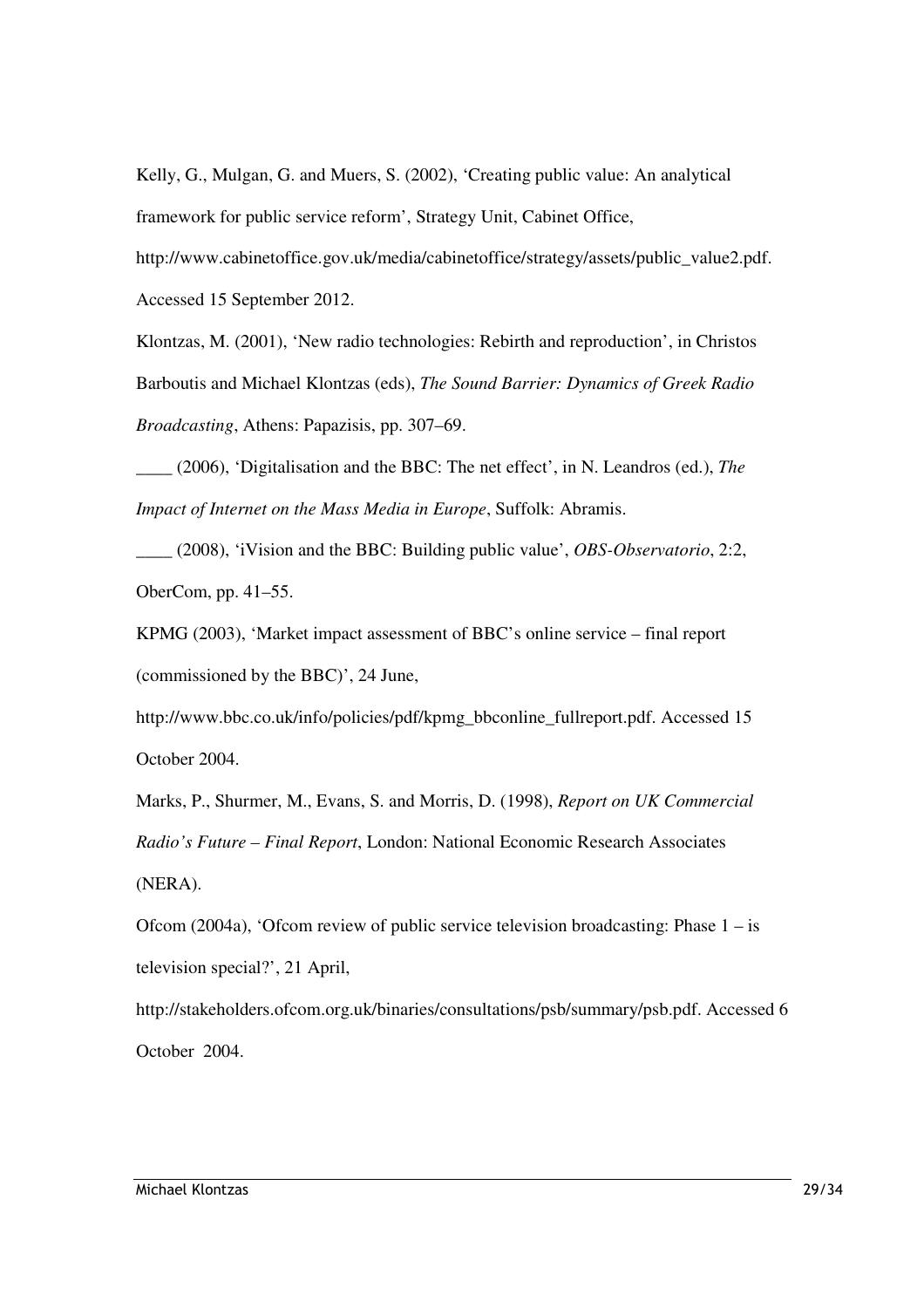\_\_\_\_ (2004b), 'Assessment of the market impact of the BBC's new digital TV and radio services', 13 October, http://stakeholders.ofcom.org.uk/binaries/research/tv-research/bbcmias/bbc-news.pdf. Accessed 13 September 2004.

 $\Box$  (2004c), 'Ofcom review of public service television broadcasting: Phase 2 – meeting the digital challenge', September,

http://stakeholders.ofcom.org.uk/binaries/consultations/psb2/summary/psb\_phase2.pdf. Accessed 9 September 2012.

\_\_\_\_ (2004d), 'Driving digital switchover: A report to the secretary of state', 5 April, http://stakeholders.ofcom.org.uk/binaries/research/tv-research/dso1.pdf. Accessed 15 September 2012.

\_\_\_\_ (2008), 'Ofcom's second public: Service broadcasting review – phase 2: Preparing for the digital future'.

Owen, B. M. and Wildman, S. S. (1992), *Video economics*, Cambridge: Harvard University Press.

Personal Computer World (1981), *BBC Micro – Review,* December.

Raboy, M. (1996), 'Introduction: Public service broadcasting in the context of globalization', in Marc Raboy (ed.), *Public Broadcasting for the 21st Century*, Luton: University of Luton Press, pp. 1–19.

Scannell, P. (1990), 'Public service broadcasting: The history of a concept', in Andrew Goodwin and Garry Whannel (eds), *Understanding Television*, London: Routledge, pp. 11–29.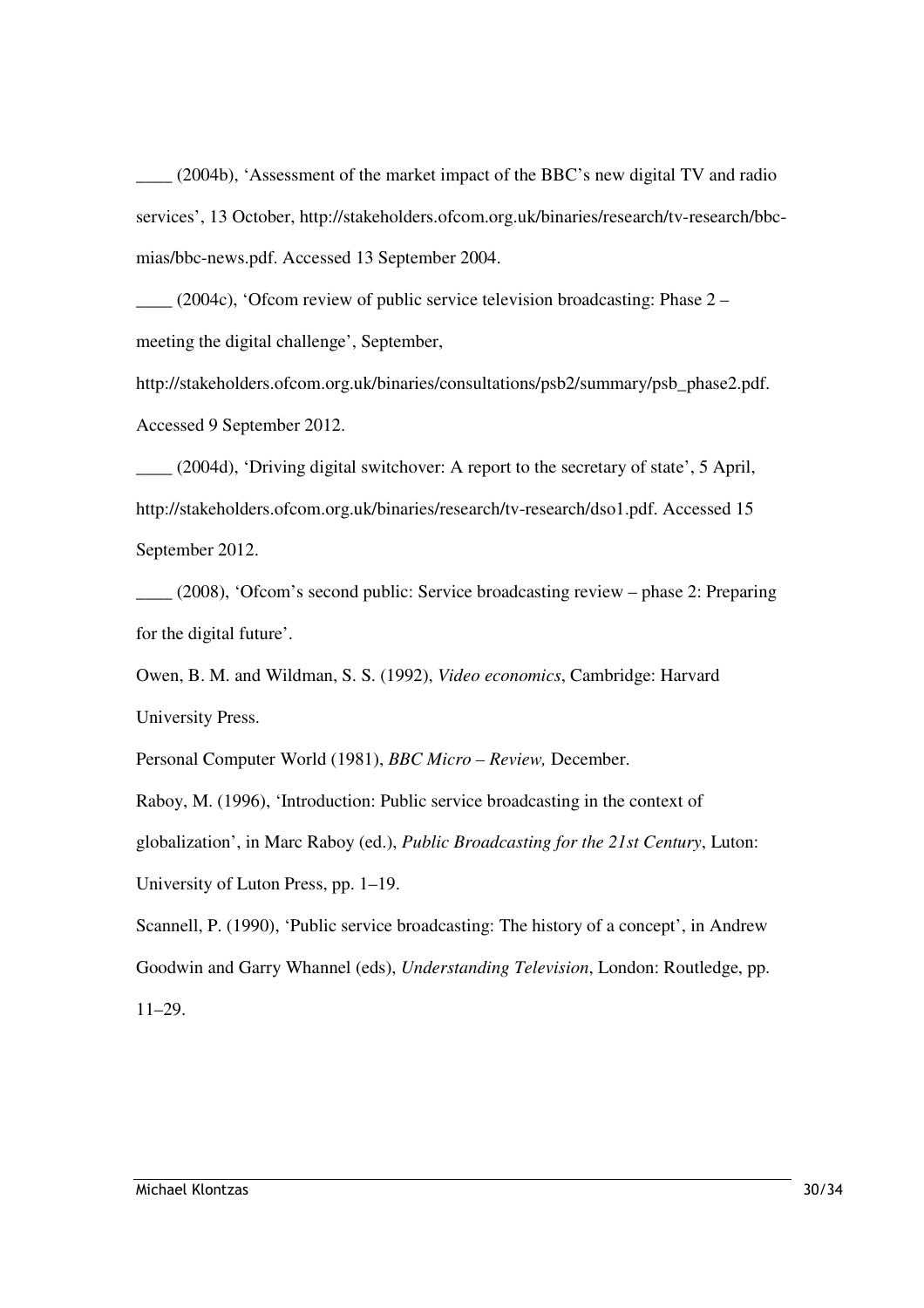\_\_\_\_ (1996), 'Britain: Public service broadcasting, from national culture to multiculturalism', in Marc Raboy (ed.), *Public Broadcasting for the 21st Century*, Luton: University of Luton Press, pp. 23–41.

Scannell, P. and Cardiff, D. (1991), *A Social History of British Broadcasting – Vol. One 1922–1939: Serving the Nation*, Oxford: Basil Blackwell.

Seaton, J. (1981), 'Reith and the denial of politics', in James Curran and Jean Seaton (eds), *Power without Responsibility: The Press and Broadcasting in Britain*, Glasgow: Fontana, pp. 135–58.

Secretary of State (2010), 'BBC funding settlement',

http://www.culture.gov.uk/images/publications/Lyons\_BBC.pdf. Accessed 15 September 2012.

Sourbati, M. (2011), 'The digital switchover as an information society initiative: The role of public policy in promoting access to digital ICTs', *Telematics and Informatics*, 28, pp: 295–302.

The Guardian (2002a), 'Smith casts doubt on digital timetable', *The Guardian*, 2 May, http://media.guardian.co.uk/print/0,3858,4405845-105236,00.html. Accessed 15 September 2012.

\_\_\_\_ (2002b), 'Breakfast with Frost', *The Guardian*, 5 May,

http://media.guardian.co.uk/print/0,3858,4408597-110601,00.html. Accessed 15 September 2012.

 \_\_\_\_ (2002c), 'Timeline: ITV digital', *The Guardian*, 27 February, http://media.guardian.co.uk/print/0,3858,4364536-105240,00.html. Accessed 15 September 2012.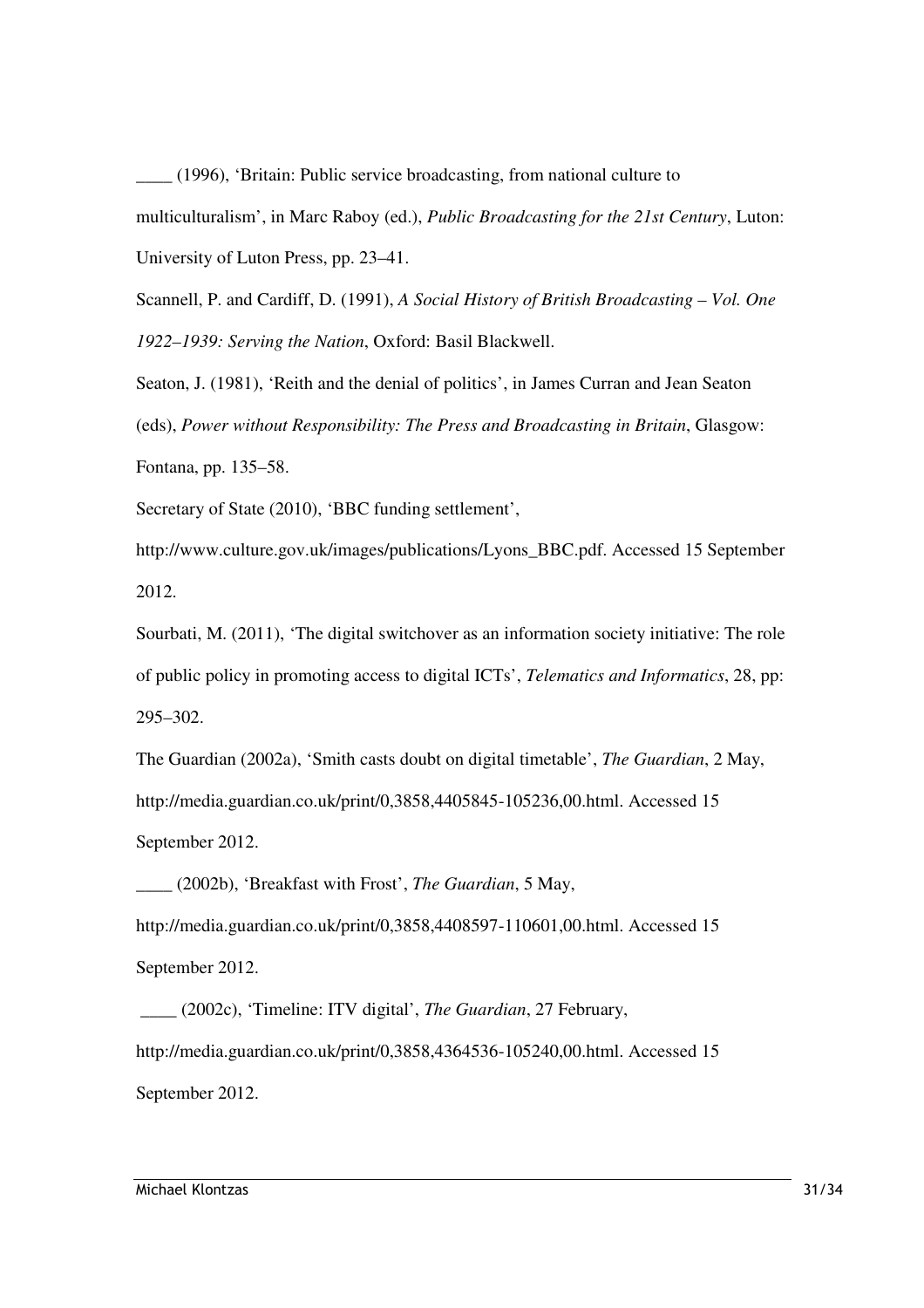\_\_\_\_ (2002d), 'BBC promises digital "fresh start"', *The Guardian*, 13 June, http://media.guardian.co.uk/itvdigital/story/0,11829,736957,00.html. Accessed 15 September 2012.

 \_\_\_\_ (2002e), 'BBC/BSkyB scoop digital licences', *The Guardian*, 4 July, http://media.guardian.co.uk/broadcast/story/0,7493,749002,00.html. Accessed 15 September 2012.

\_\_\_\_ (2002f), 'Auntie gets personal', *The Guardian*, 19 September, http://www.guardian.co.uk/print/0,3858,4503500-110837,00.html. Accessed 15 September 2012.

 \_\_\_\_ (2003), 'BBC plans to bypass BSkyB satellite', *The Guardian*, 13 March, http://www.guardian.co.uk/Print/0,3858,4624056,00.html. Accessed 15 September 2012.

 \_\_\_\_ (2004a), 'Dyke "promoted Freeview to save licence fee"', *The Guardian*, 17 September, http://media.guardian.co.uk/broadcast/story/0,7493,1306274,00.html. Accessed 15 September 2012.

 \_\_\_\_ (2004b), 'Freeview could outstrip Sky by 2007', *The Guardian*, 24 March, http://media.guardian.co.uk/print/0,3858,4886604-105236,00.html. Accessed 15 September 2012.

 \_\_\_\_ (2004c), 'BBC calls for satellite Freeview', *The Guardian*, 27 April, http://www.guardian.co.uk/print/0,3858,4910865-103676,00.html. Accessed 15 September 2012.

\_\_\_\_ (2004d), 'Sky offers free 200-channel satellite deal to fight off soaring BBC service', *The Guardian*, 10 June, http://media.guardian.co.uk/print/0,3858,4943704- 112198,00.html. Accessed 15 September 2012.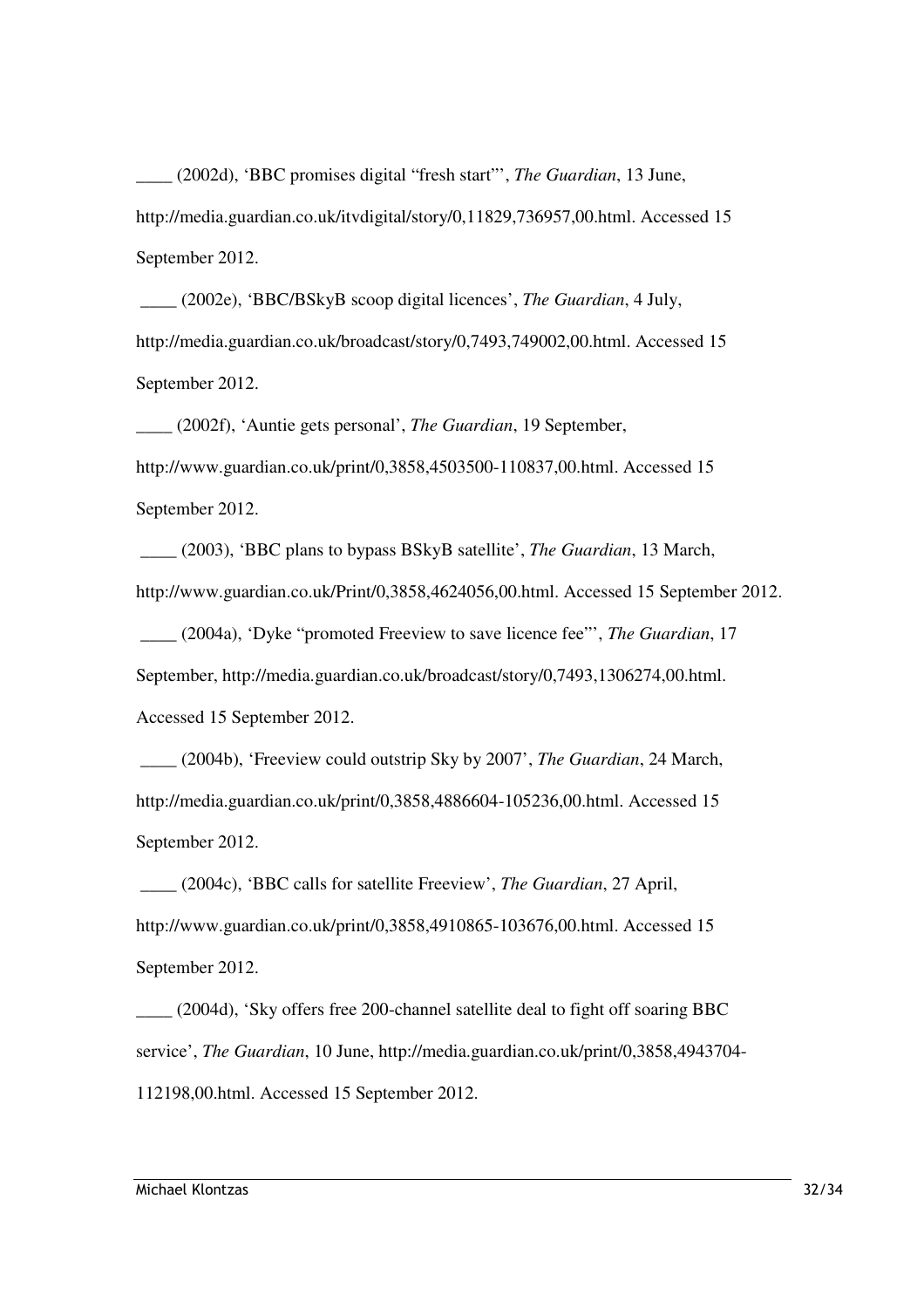\_\_\_\_ (2004e), 'Murdoch's gamble could pay off for Sky', *The Guardian*, 9 June, http://media.guardian.co.uk/print/0,3858,4943247-105236,00.html. Accessed 15 September 2012.

 \_\_\_\_ (2004f), 'Meet Mr Rights', *The Guardian*, 20 September http://media.guardian.co.uk/print/0,3858,5019620-105337,00.html. Accessed 15 September 2012.

\_\_\_\_ (2007), 'BBC licence fee settlement: A good deal?', *The Guardian*, 19 January, http://www.guardian.co.uk/media/organgrinder/2007/jan/19/bbclicencefeesettlementag. Accessed 15 September 2012.

 \_\_\_\_ (2010), 'BBC licence fee frozen at £145.50 for six years', *The Guardian*, 19 October, http://www.guardian.co.uk/media/2010/oct/19/bbc-licence-fee-frozen-six-years. Accessed 24 September 2012.

The Independent (2003), 'BBC declares war on BSkyB in row over payments', *The Independent*, 13 March.

The Observer (2004), 'Now it's Top-Up TV for digitally entranced Britons', *The Observer*, 8 February, http://media.guardian.co.uk/print/0,3858,4853944-105236,00.html. Accessed 15 September 2012.

Ubiqus Reporting (2004), *BBC Royal Charter Review: An Analysis of Responses to the DCMS Consultation*,

http://www.bbccharterreview.org.uk/pdf\_documents/ubiques\_analysis\_bbccr\_respons es.pdf. Accessed 13 September 2012.

UK Digital Radio Forum (2000), http://www.dab.org. Accessed 24 January 2000. WorldDAB Forum (2004), http://www.worlddab.org. Accessed 15 September 2012.